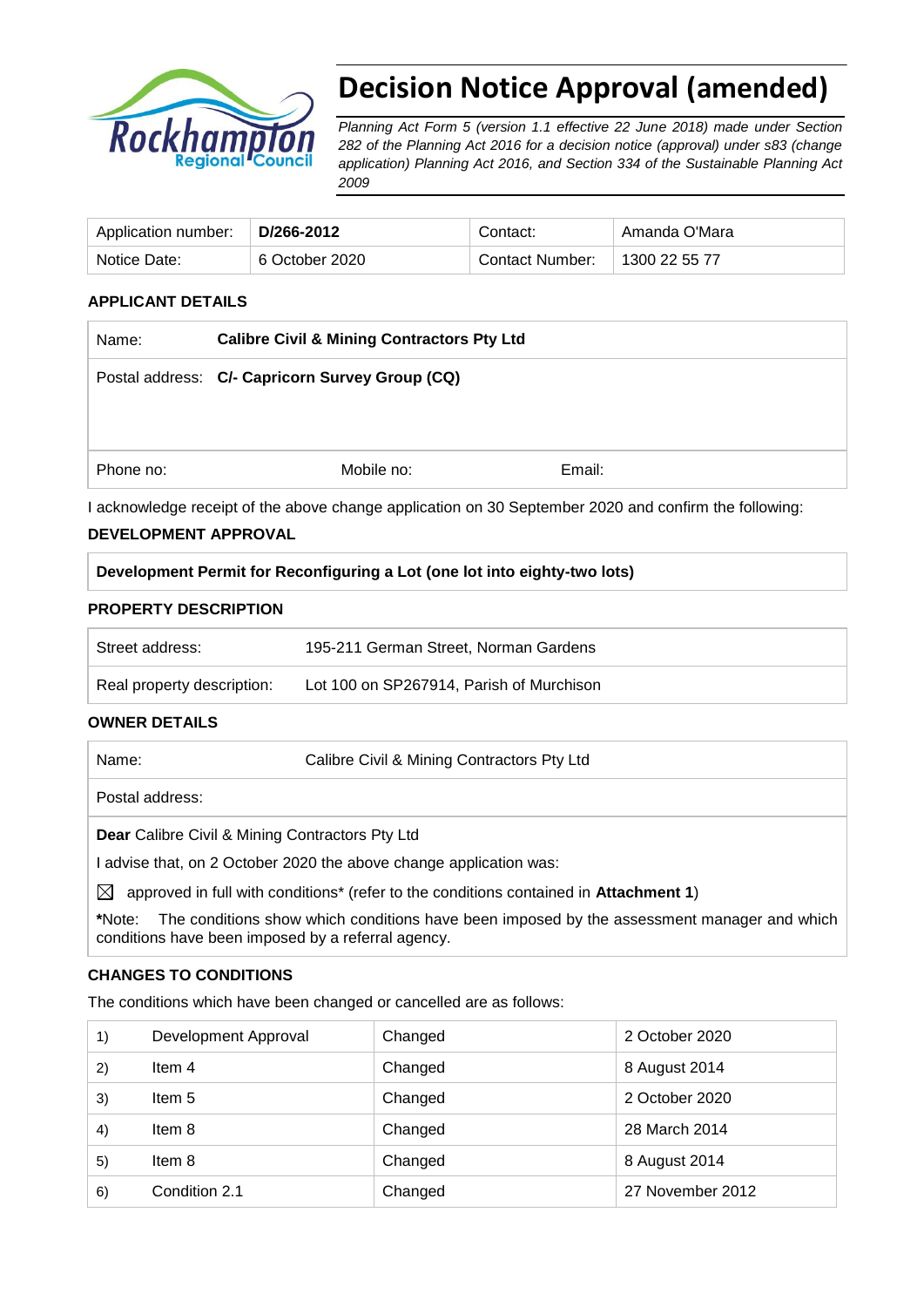| 7)   | Condition 2.1 | Changed | 28 March 2014    |
|------|---------------|---------|------------------|
| 8)   | Condition 2.1 | Changed | 8 August 2014    |
| 9)   | Condition 2.1 | Changed | 2 October 2020   |
| 10)  | Condition 3.1 | Changed | 28 March 2014    |
| 11)  | Condition 3.1 | Changed | 8 August 2014    |
| 12)  | Condition 3.1 | Changed | 2 October 2020   |
| 13)  | Condition 3.3 | Changed | 28 March 2014    |
| (14) | Condition 3.3 | Changed | 2 October 2020   |
| 15)  | Condition 4.3 | Changed | 27 November 2012 |
| 16)  | Condition 5.3 | Changed | 27 November 2012 |
| 17)  | Condition 8.0 | Changed | 8 August 2014    |
| 18)  | Condition 8.9 | Changed | 2 October 2020   |

## **1. DETAILS OF THE APPROVAL**

|                                                                                                                                                                                                        | <b>Development</b><br><b>Permit</b> | <b>Preliminary</b><br>Approval |
|--------------------------------------------------------------------------------------------------------------------------------------------------------------------------------------------------------|-------------------------------------|--------------------------------|
| Development assessable under the planning scheme, superseded<br>planning scheme, a temporary local planning instrument, a master<br>plan or a preliminary approval which includes a variation approval | M                                   |                                |
| - Reconfiguring a lot                                                                                                                                                                                  |                                     |                                |

#### **2. CONDITIONS**

This approval is subject to the conditions in Attachment 1.

#### **3. FURTHER DEVELOPMENT PERMITS REQUIRED**

Please be advised that the following development permits are required to be obtained before the development can be carried out:

| Type of development permit required | Subject of the required development permit |
|-------------------------------------|--------------------------------------------|
| <b>Operational Works</b>            | Road Works                                 |
|                                     | Access Works                               |
|                                     | Sewerage Works                             |
|                                     | <b>Water Works</b>                         |
|                                     | Stormwater Works                           |
|                                     | Inter-allotment Drainage Works             |
|                                     | Site Works                                 |

#### **4. REFERRAL AGENCIES**

The following Referral Agencies were activated by the original application.

**Referrals** *–* **Other development made assessable under schedule 3 (whether or not the development is also assessable under a planning scheme, temporary local planning instrument or preliminary approval to which section 242 of the** *Sustainable Planning Act* **applies)**

|                            | For an application involving | Name of agency | <b>Status</b> | <b>Address</b> |
|----------------------------|------------------------------|----------------|---------------|----------------|
| <b>RECONFIGURING A LOT</b> |                              |                |               |                |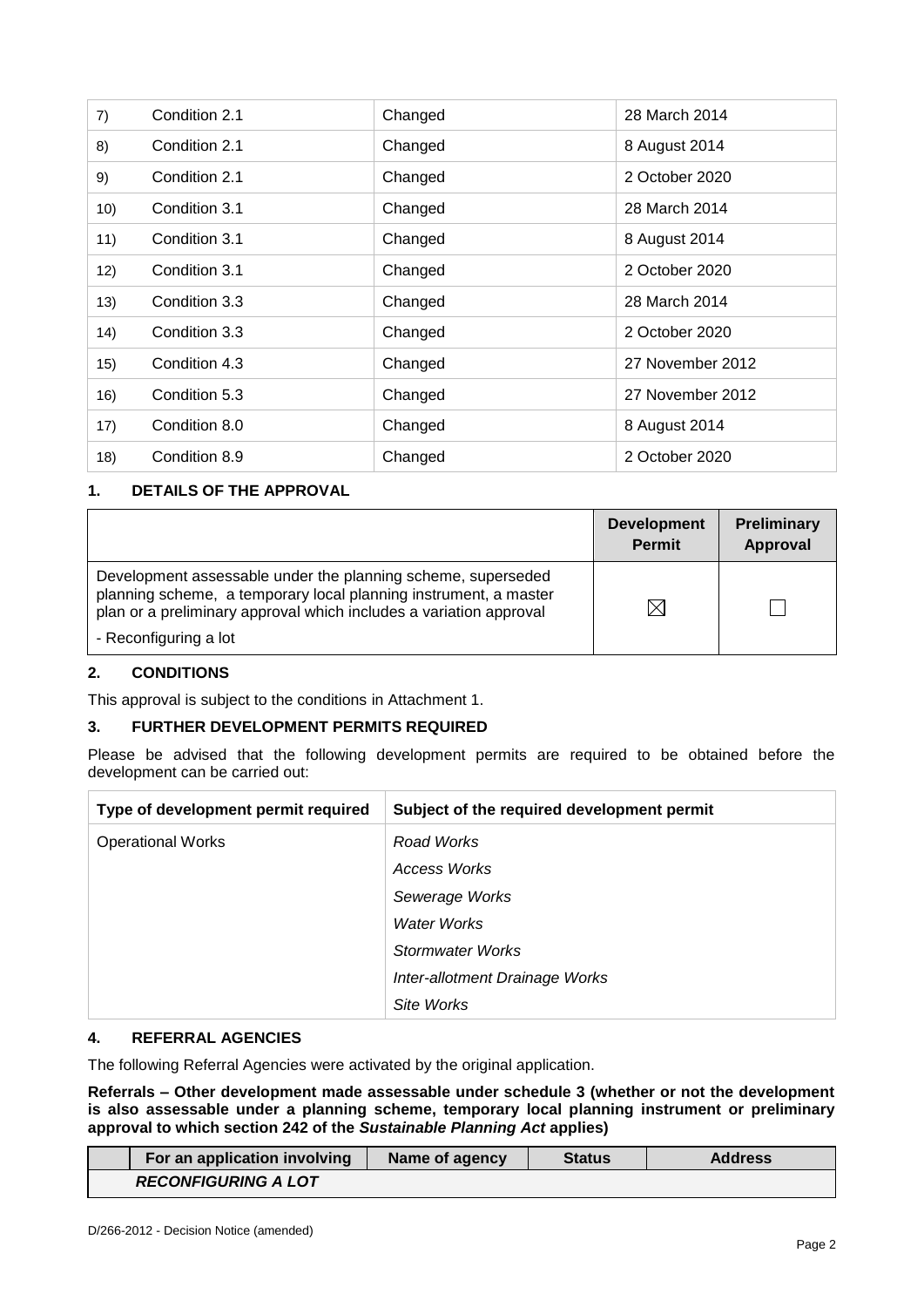| For an application involving                                                   | Name of agency            | <b>Status</b> | <b>Address</b>                   |
|--------------------------------------------------------------------------------|---------------------------|---------------|----------------------------------|
| Development impacting on <b>State</b>                                          | Department of             | Concurrence   | <b>Fitzroy Region</b>            |
| -controlled road that -                                                        | <b>Transport and Main</b> |               | Rockhampton Office               |
| (a) is for an aspect of                                                        | Roads                     |               | PO Box 5096                      |
| development identified in<br>schedule 11; and                                  |                           |               | Red Hill Rockhampton<br>Qld 4702 |
| (b) is for a purpose or purposes<br>mentioned in schedule 11,<br>column 1; and |                           |               |                                  |
| (c) exceeds the threshold, or<br>combined threshold, in                        |                           |               |                                  |
| schedule 11, column 2 or 3<br>for the purpose or purposes                      |                           |               |                                  |

### **5. THE APPROVED PLANS**

**The approved development must be completed and maintained generally in accordance with the approved drawings and documents:**

| <b>Plan/Document Name</b>                                                   | <b>Plan/Document Reference</b> | Dated             |
|-----------------------------------------------------------------------------|--------------------------------|-------------------|
| <b>Reconfiguration Plan</b>                                                 | 5676-01-RAL Revision D         | 15 September 2020 |
| Roadworks Plan                                                              | R12033-09 Sheet 1 of 2         | September 2012    |
| Roadworks Plan                                                              | R12033-10 Sheet 2 of 2         | September 2012    |
| <b>Access Standards</b>                                                     | 5676-00-xxx                    | Undated           |
| Sewer Layout Plan                                                           | R12033-31 Sheet 1 of 2         | September 2012    |
| Sewer Layout Plan                                                           | R12033-32 Sheet 2 of 2         | Undated           |
| <b>Water Reticulation Layout Plan</b>                                       | R12033-35 Sheet 1 of 2         | September 2012    |
| Water Reticulation Layout Plan                                              | R12033-36 Sheet 2 of 2         | September 2012    |
| Concept Stormwater Management<br>Plan and Flood Impact Assessment<br>Report | 18-002772-ER01C, Revision<br>C | 12 August 2019    |

### **6. CURRENCY PERIOD FOR THE APPROVAL (s.85 of the Planning Act)**

The standard relevant periods stated in section 367 of *Sustainable Planning Act 2009* apply to each aspect of development in this approval, if not stated in the conditions of approval attached.

#### **7. STATEMENT OF REASONS**

| <b>Description of the</b><br>development | The proposed development is for a Minor Change to Development Permit<br>D/266-2012 for Reconfiguring a Lot (one lot into eighty-two lots)                                                                                                                                                                                                                           |  |
|------------------------------------------|---------------------------------------------------------------------------------------------------------------------------------------------------------------------------------------------------------------------------------------------------------------------------------------------------------------------------------------------------------------------|--|
| <b>Reasons for Decision</b>              | The proposed minor change does not compromise the strategic<br>a)<br>framework in the Rockhampton Region Planning Scheme 2015;                                                                                                                                                                                                                                      |  |
|                                          | Assessment of the development against the relevant zone purpose,<br>b)<br>planning scheme codes and planning scheme policies demonstrates<br>that the proposed development will not cause significant adverse<br>impacts on the surrounding natural environment, built environment and<br>infrastructure, community facilities, or local character and amenity; and |  |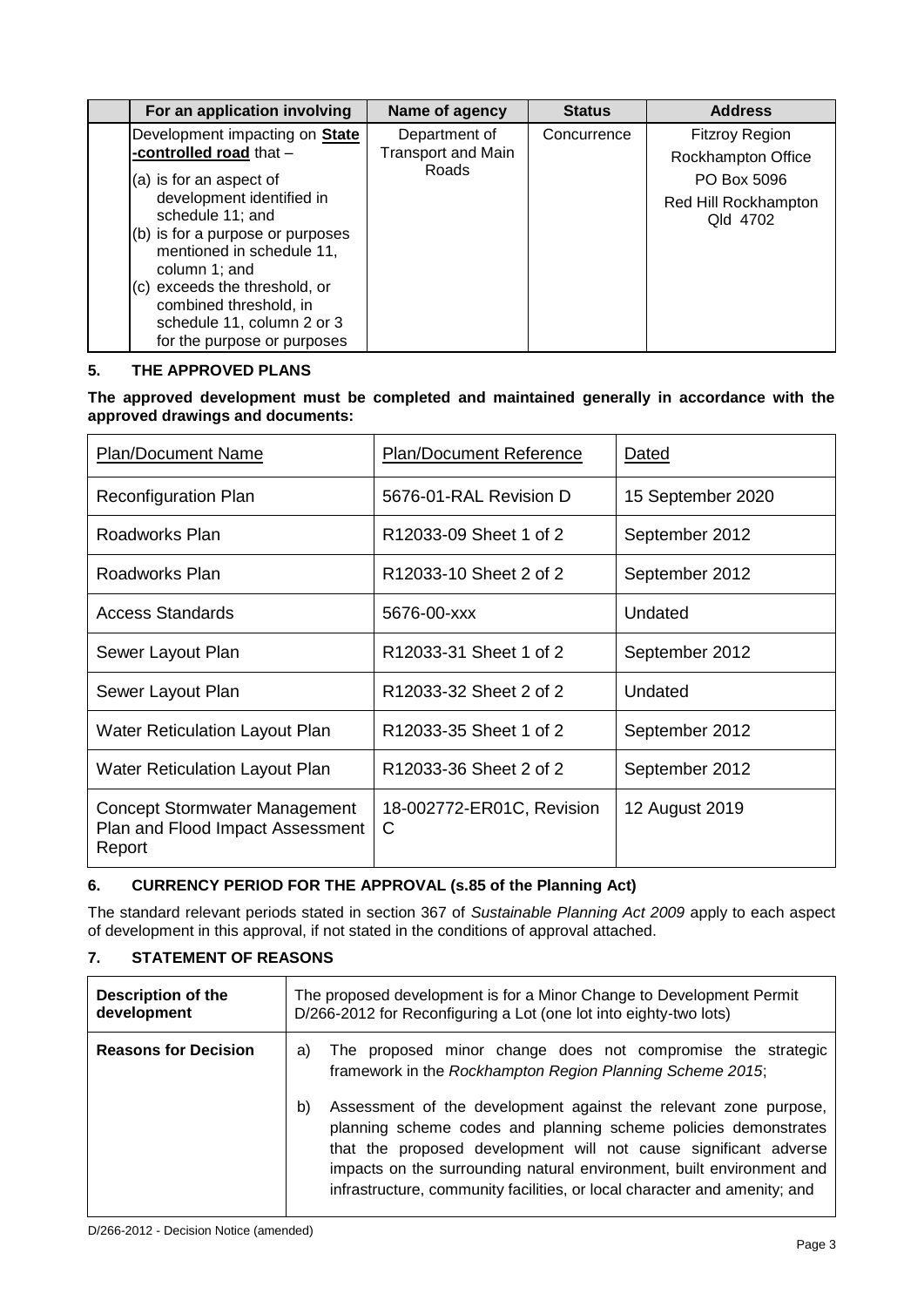|                                        | The proposed development does not compromise the relevant State<br>C)<br>Planning Policy.       |  |  |  |
|----------------------------------------|-------------------------------------------------------------------------------------------------|--|--|--|
| <b>Assessment</b><br><b>Benchmarks</b> | The proposed development was assessed and complies with the following<br>assessment benchmarks: |  |  |  |
|                                        | Low Density Residential Zone Code;                                                              |  |  |  |
|                                        | Access, Parking and Transport Code;                                                             |  |  |  |
|                                        | Landscape Code;                                                                                 |  |  |  |
|                                        | Stormwater Management Code;                                                                     |  |  |  |
|                                        | Waste Management Code; and                                                                      |  |  |  |
|                                        | Water and Sewer Code.                                                                           |  |  |  |
| <b>Matters prescribed by</b>           | The State Planning Policy – Part E;<br>(i)                                                      |  |  |  |
| regulation                             | The Central Queensland Regional Plan;<br>(ii)                                                   |  |  |  |
|                                        | (iii) The Rockhampton Region Planning Scheme 2015; and                                          |  |  |  |
|                                        | (iv) The common material, being the material submitted with the<br>application.                 |  |  |  |

#### **8. RIGHTS OF APPEAL**

The rights of an applicant to appeal to a tribunal or the Planning and Environment Court against a decision about a development application are set out in chapter 6, part 1 of the *Planning Act 2016*. For particular applications, there may also be a right to make an application for a declaration by a tribunal (see chapter 6, part 2 of the *Planning Act 2016).*

#### *Appeal by an applicant*

An applicant for a development application may appeal to the Planning and Environment Court against the following:

- the refusal of all or part of the development application
- a provision of the development approval
- the decision to give a preliminary approval when a development permit was applied for
- a deemed refusal of the development application.

An applicant may also have a right to appeal to the Development tribunal. For more information, see schedule 1 of the *Planning Act 2016*.

The timeframes for starting an appeal in the Planning and Environment Court are set out in section 229 of the *Planning Act 2016*.

**Attachment 2** is an extract from the *Planning Act 2016* that sets down the applicant's appeal rights and the appeal rights of a submitter.

### **9. WHEN THE DEVELOPMENT APPROVAL TAKES EFFECT**

This development approval takes effect:

From the time the decision notice is given – if there is no submitter and the applicant does not appeal the decision to the court.

Or

When the submitter's appeal period ends  $-$  if there is a submitter and the applicant does not appeal the decision to the court.

Or

Subject to the decision of the court, when the appeal is finally decided  $-$  if an appeal is made to the court.

#### **10. ORIGINAL DECISION ASSESSMENT MANAGER**

D/266-2012 - Decision Notice (amended)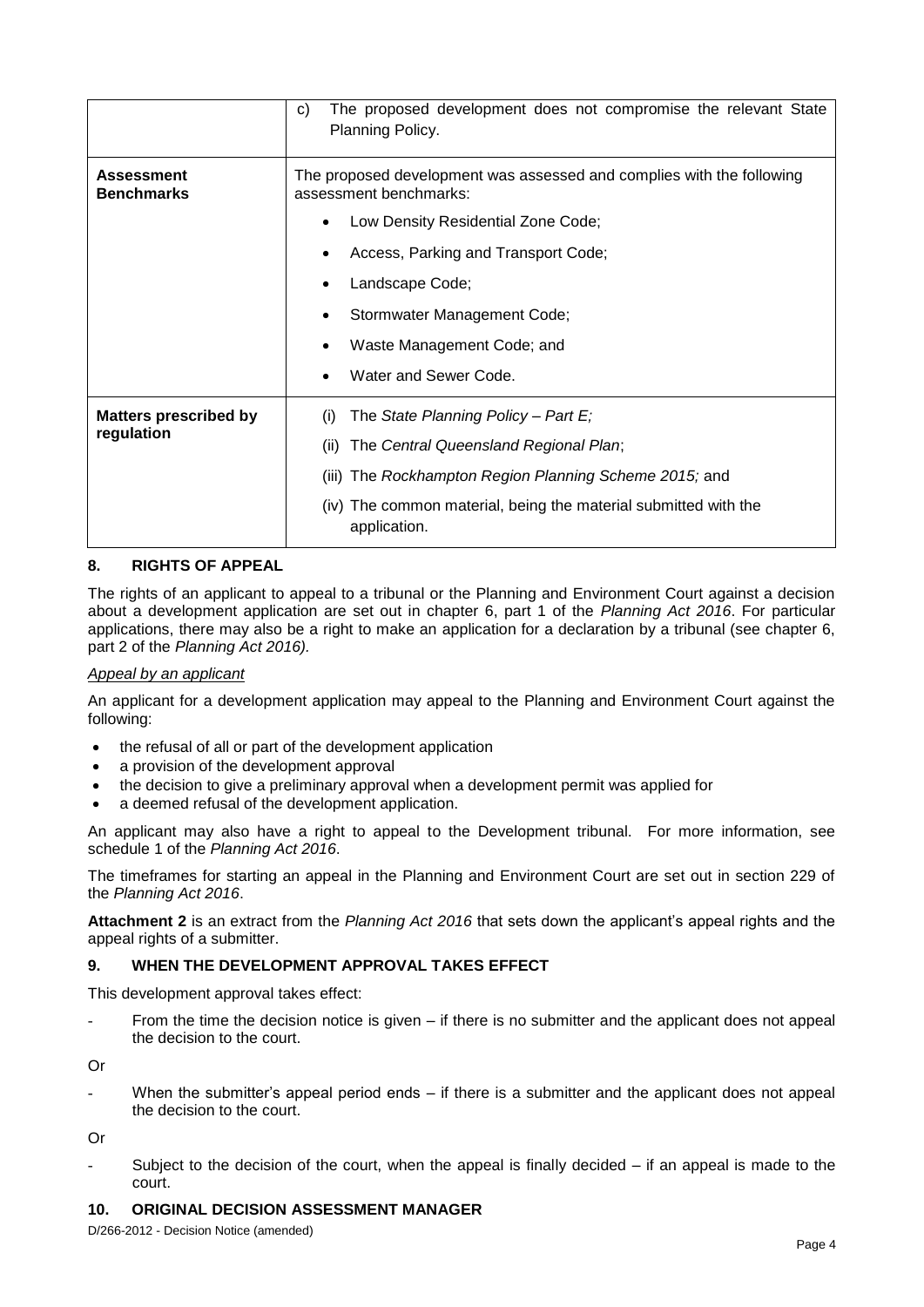#### Name: **Cecil Barnard OPERATIONS MANAGER DEVELOPMENT ASSESSMENT**

Date: 17 October 2012

#### **11. ASSESSMENT MANAGER**

| Name: | Amanda O'Mara<br><b>ACTING COORDINATOR</b> | Signature: | Date: 6 October 2020 |
|-------|--------------------------------------------|------------|----------------------|
|       | DEVELOPMENT ASSESSMENT                     |            |                      |

C/C Department of Transport and Main Roads - [RockhamptonSARA@dsdmip.qld.gov.au](mailto:RockhamptonSARA@dsdmip.qld.gov.au)

**Attachment 1 – Conditions of the approval**

*Part 1* **–** *Conditions imposed by the assessment manager [Note: where a condition is imposed about infrastructure under Chapter 4 of the Planning Act 2016, the relevant provision of the Act under which this condition was imposed must be specified.]*

*Part 2 – Conditions required by the referral agency response* 

**Attachment 2—Extract on appeal rights**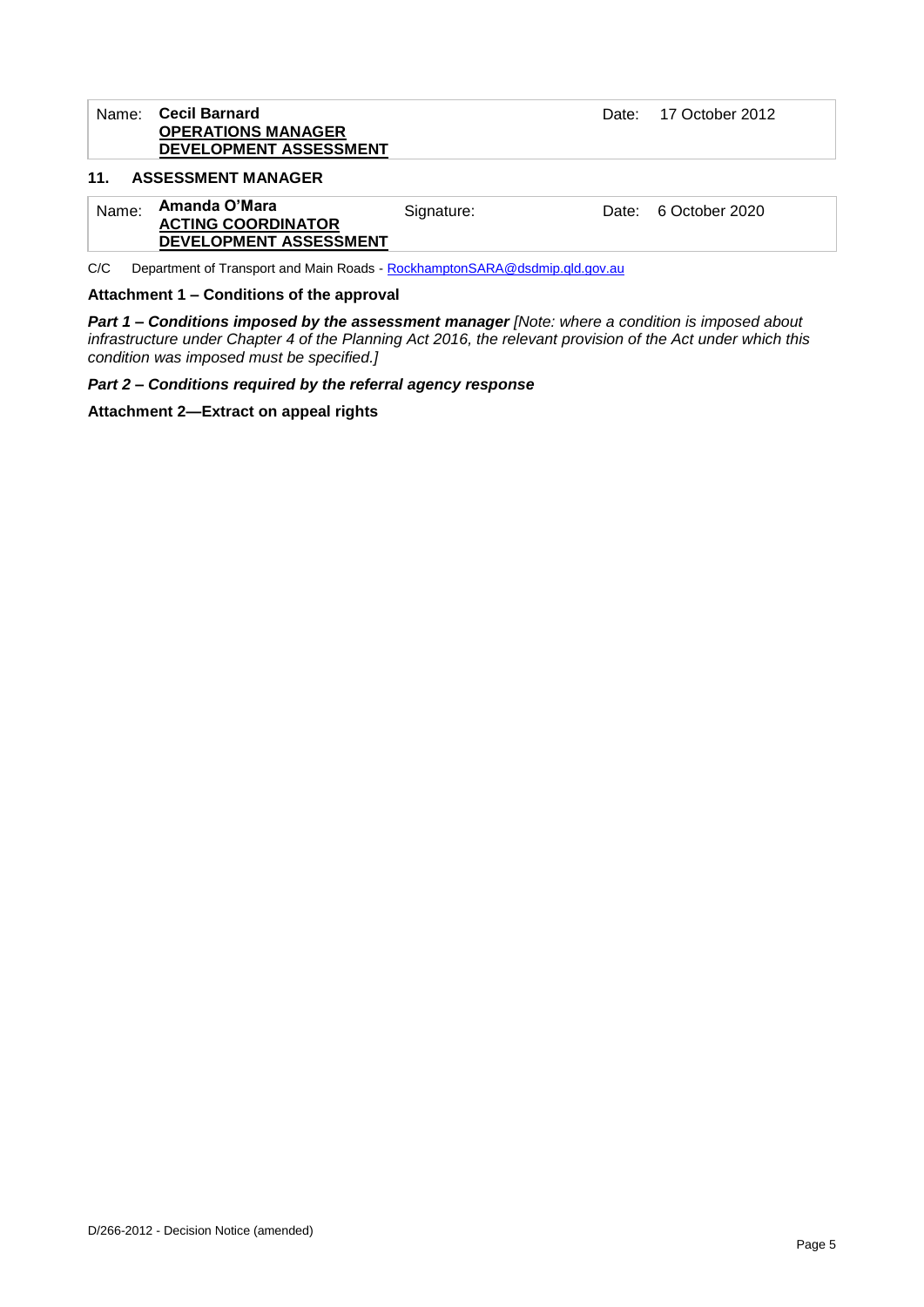

## **Attachment 1 – Part 1**

## **Rockhampton Regional Council Conditions**

*PLANNING ACT 2016*

## 1.0 ADMINISTRATION

- 1.1 The Developer is responsible for ensuring compliance with this approval and the Conditions of the approval by an employee, agent, contractor or invitee of the Developer.
- 1.2 Where these Conditions refer to "Council" in relation to requiring Council to approve or to be satisfied as to any matter, or conferring on the Council a function, power or discretion, that role of the Council may be fulfilled in whole or in part by a delegate appointed for that purpose by the Council.
- 1.3 All conditions of this approval must be undertaken and completed to the satisfaction of Council, at no cost to Council.
- 1.4 All conditions, works, or requirements of this approval must be undertaken and completed prior to the issue of the Compliance Certificate for the Survey Plan, unless otherwise stated.
- 1.5 Where applicable, infrastructure requirements of this approval must be contributed to the relevant authorities, at no cost to Council prior to the issue of the Compliance Certificate for the Survey Plan, unless otherwise stated.
- 1.6 The following further Development Permits must be obtained prior to the commencement of any works associated with its purposes:
	- 1.6.1 Operational Works:
		- (i) Road Works;
		- (ii) Access Works;
		- (iii) Sewerage Works;
		- (iv) Water Works;
		- (v) Stormwater Works;
		- (vi) Inter-allotment Drainage Works; and
		- (vii) Site Works;
- 1.7 Unless otherwise stated, all works must be designed, constructed and maintained in accordance with the relevant Council policies, guidelines and standards.
- 1.8 All engineering drawings/specifications, design and construction works must comply with the requirements of the relevant *Australian Standards* and must be approved, supervised and certified by a Registered Professional Engineer of Queensland.

### 2.0 APPROVED PLANS AND DOCUMENTS

2.1 The approved development must be completed and maintained generally in accordance with the approved plans and documents, except where amended by the conditions of this permit:

| <b>Plan/Document Name</b>   | <b>Plan/Document Reference</b> | Dated             |
|-----------------------------|--------------------------------|-------------------|
| <b>Reconfiguration Plan</b> | 5676-01-RAL Revision D         | 15 September 2020 |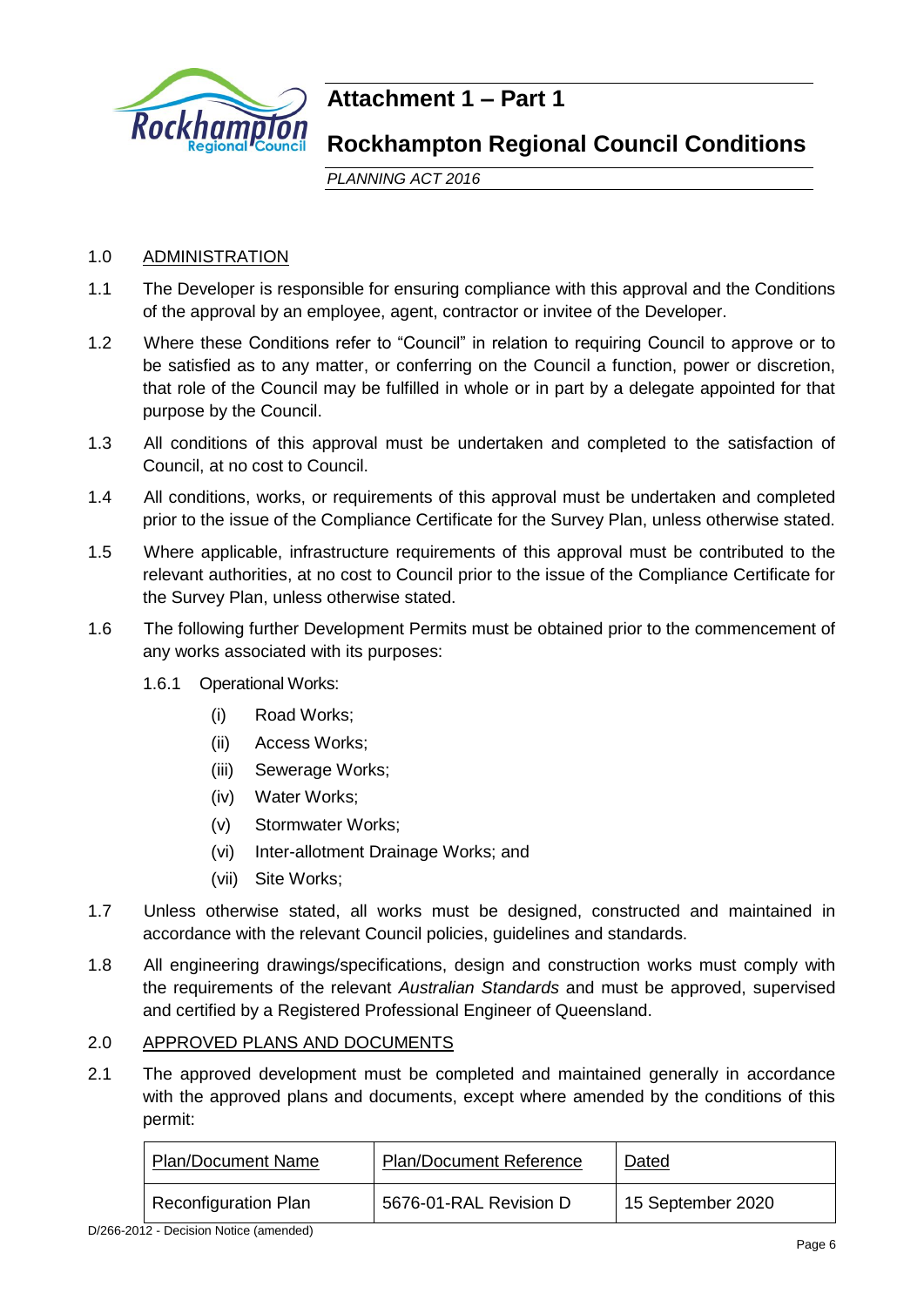| <b>Plan/Document Name</b>                                                                    | Plan/Document Reference        | Dated          |
|----------------------------------------------------------------------------------------------|--------------------------------|----------------|
| Roadworks Plan                                                                               | R12033-09 Sheet 1 of 2         | September 2012 |
| Roadworks Plan                                                                               | R12033-10 Sheet 2 of 2         | September 2012 |
| <b>Access Standards</b>                                                                      | 5676-00-xxx                    | Undated        |
| Sewer Layout Plan                                                                            | R12033-31 Sheet 1 of 2         | September 2012 |
| Sewer Layout Plan                                                                            | R12033-32 Sheet 2 of 2         | Undated        |
| <b>Water Reticulation Layout</b><br>Plan                                                     | R12033-35 Sheet 1 of 2         | September 2012 |
| <b>Water Reticulation Layout</b><br>Plan                                                     | R12033-36 Sheet 2 of 2         | September 2012 |
| <b>Concept Stormwater</b><br>Management Plan and<br><b>Flood Impact Assessment</b><br>Report | 18-002772-ER01C, Revision<br>C | 12 August 2019 |

- 2.2 Where there is any conflict between the conditions of this approval and the details shown on the approved plans and documents, the conditions of approval must prevail.
- 2.3 Where conditions require the above plans or documents to be amended, the revised document(s) must be submitted for approval by Council prior to the submission of a Development Application for Operational Works.

### 3.0 STAGED DEVELOPMENT

- 3.1 This approval is for a development to be undertaken in six (6) discrete stages, namely:
	- 3.1.1 Lot 2 to Lot 13 (Stage One);
	- 3.1.2 Lot 50 to Lot 54 (Stage Two);
	- 3.1.3 Lot 1, Lot 23 to Lot 28, Lot 55 to Lot 60 and Lot 79 to Lot 81 (Stage Three);
	- 3.1.4 Lot 14 to Lot 22; Lot 49 and Lot 72 to Lot 78 and Lot 900 (Stage Four);
	- 3.1.5 Lot 29 to Lot 36 and Lot 61 to Lot 66 (Stage Five); and
	- 3.1.6 Lot 38 to Lot 48 and Lot 67 to Lot 71 and Lot 901 (Stage Six).

in accordance with the approved staging plan (refer to condition 2.1). Proposed Stages One, Two, Three and Four do not need to be completed in any chronological order. Proposed Stage Five cannot commence prior to Stage Three or Stage Six. Proposed Stage Six cannot commence prior to Stage Four or Stage Five.

- 3.2 Unless otherwise expressly stated, the conditions must be read as being applicable to all stages.
- 3.3 The Public Use Land (Lots 900 and 901) must be transferred to Council as freehold land in trust.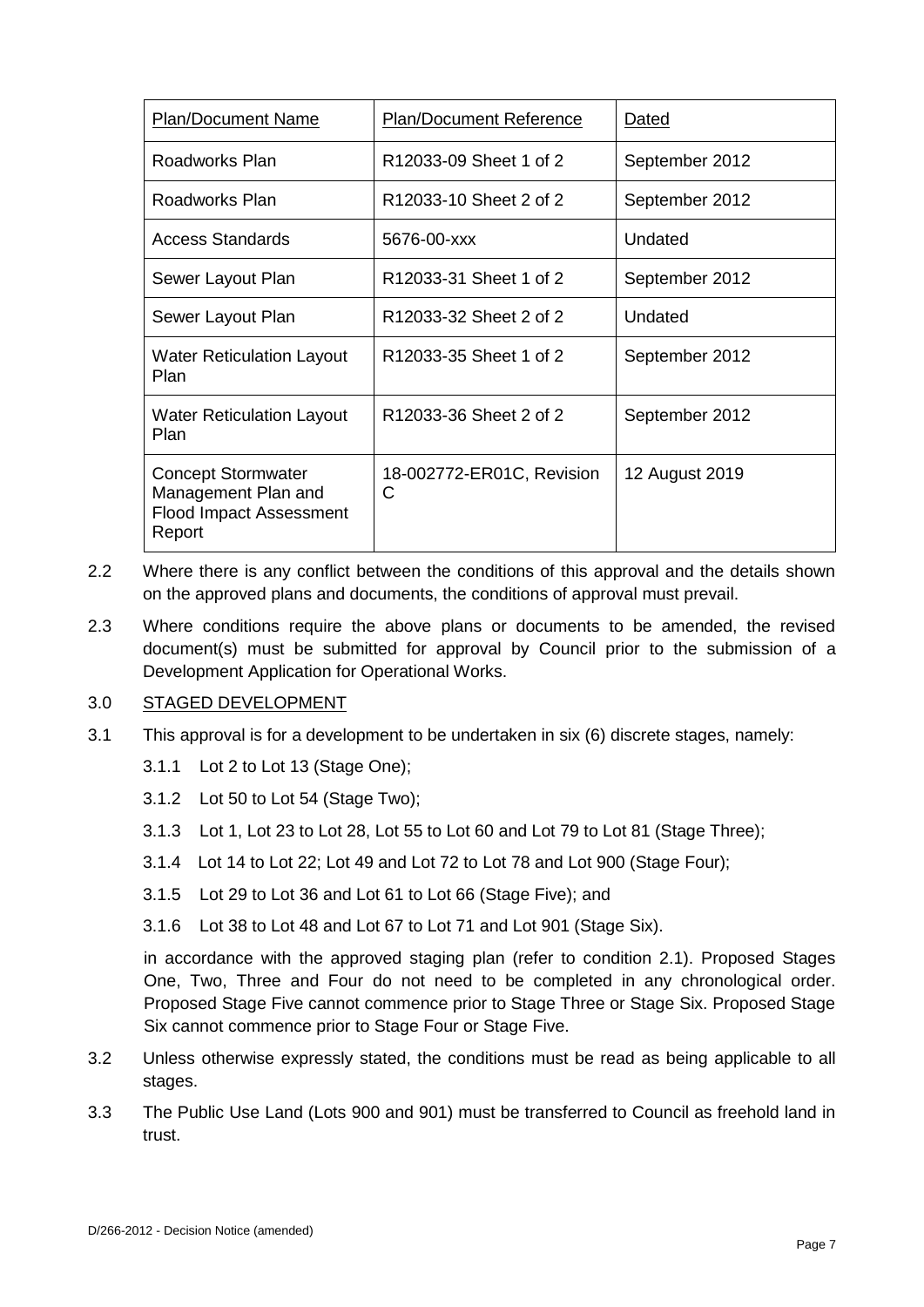## 4.0 ROAD WORKS

- 4.1 A Development Permit for Operational Works (road works) must be obtained prior to the commencement of any road works on the site.
- 4.2 All works must be designed and constructed in accordance with the approved plans (refer to condition 2.1), *Capricorn Municipal Development Guidelines*, relevant Australian Standards and the provisions of a Development Permit for Operational Works (road works).
- 4.3 Road A and Road B must be designed and constructed to a standard as per the *Capricorn Municipal Development Guidelines*.
	- (i) Road A adjacent to lots 1 and 23 and Road B adjacent to lots 13, 14, 49 and 50 must be designed and constructed to Access Street standard.
	- (ii) Road A, except as detailed above, must be designed and constructed to Access Place standard.
	- (iii) A 1.2 metre wide concrete pathway must be designed and constructed along Road A and Road B, between Rosewood Drive and German Street (following lots 13 to 23 and lot 1).
- 4.4 The German Street / Cheney Street roundabout must be upgraded to accommodate the turning movements associated with a single unit truck for all movements to and from the subject development.
- 4.5 Any modifications required to the existing slow point on Rosewood Drive fronting the subject site required for traffic service levels or lot access must be carried out by the developer.
- 4.6 A concrete pathway, with a minimum width of 1.2 metres, must be constructed along German Street and Rosewood Drive for the full frontage of Stage One in accordance with the requirements of the *Capricorn Municipal Development Guidelines*.
- 4.7 A concrete pathway, with a minimum width of 1.2 metres, must be constructed along the Rosewood Drive frontage of Stage Two in accordance with the requirements of the *Capricorn Municipal Development Guidelines*.
- 4.8 All pathways and access ramps must be designed and constructed in accordance with *Australian Standard AS1428 "Design for Access and Mobility"*. All pathways located within a road reserve or public use land must be provided with public space lighting in accordance with *Australian Standard AS1158 "Lighting for Roads and Public Spaces"*.
- 4.9 All pathways must incorporate kerb ramps at all road crossing points.
- 4.10 Traffic signs and pavement markings must be provided in accordance with the *Manual of Uniform Traffic Control Devices – Queensland*. Where necessary, existing traffic signs and pavement markings must be modified in accordance with the *Manual of Uniform Traffic Control Devices – Queensland.*
- 4.11 Any application for a Development Permit for Operational Works (road works) must include details of the Council approved road names for all new roads.
- 5.0 ACCESS WORKS
- 5.1 A Development Permit for Operational Works (access works) must be obtained prior to the commencement of any access works on the site.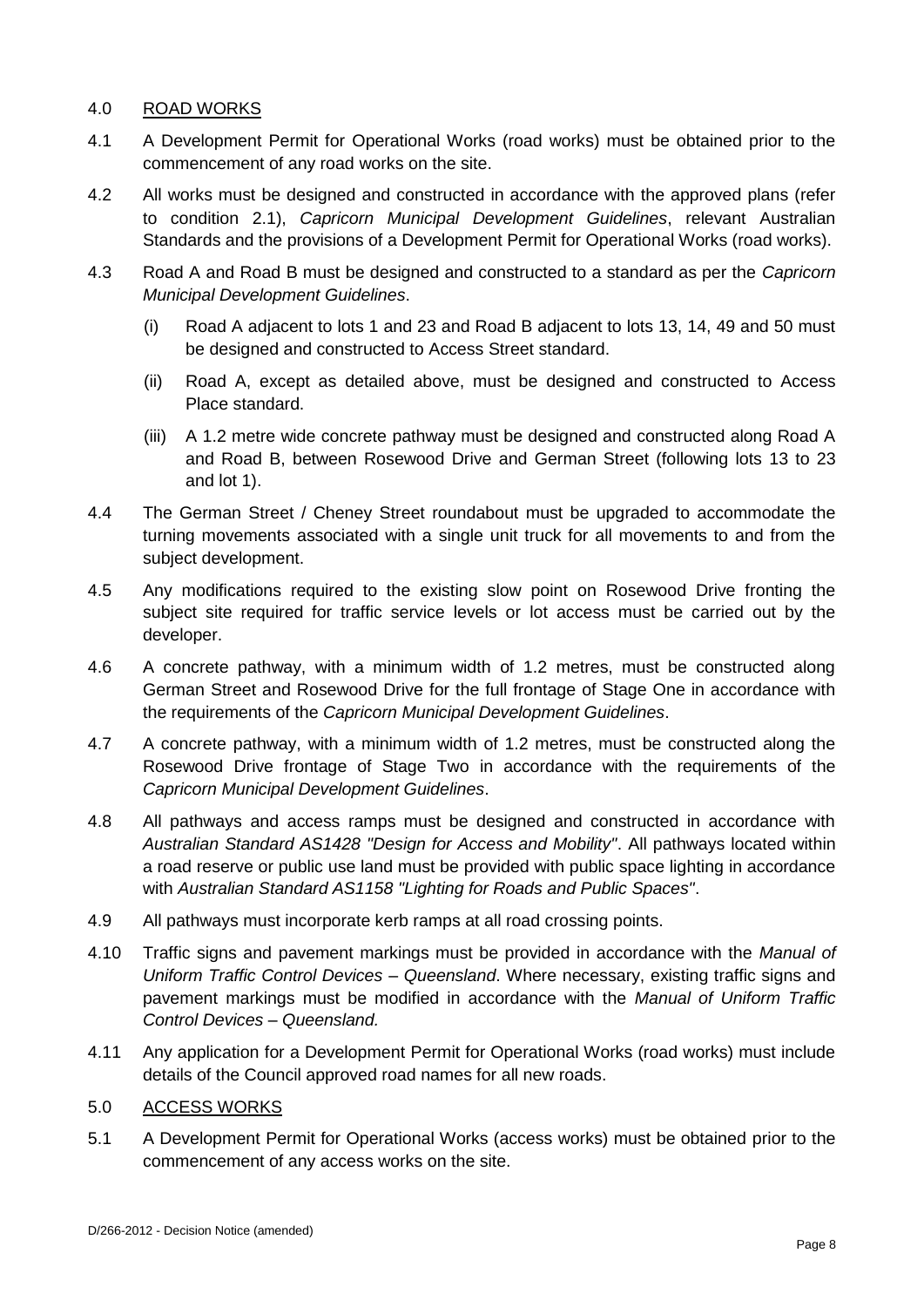- 5.2 All works must be designed and constructed in accordance with the approved plans (refer to condition 2.1), *Capricorn Municipal Development Guidelines*, *Australian Standard AS2890 "Off Street Car Parking*" and the provisions of a Development Permit for Operational Works (access works).
- 5.3 The accesses to Lots 19, 20, 35, 36, 40 and 41 must be constructed to a sealed or equivalent standard in accordance with the requirements of the *Capricorn Municipal Development Guidelines*. Construction must be either reinforced concrete not less than hundred (100) millimetre deep or a compacted gravel pavement not less than hundred (100) millimetres deep sealed with either twenty-five (25) millimetres of asphaltic concrete, hot sprayed bitumen consisting of a primer and two (2) seal coats, or approved segmental pavers.
- 5.4 Vehicular access to Lot 1 must be from Road A only. A property note to this effect will be entered against the subject lot.
- 5.5 Vehicular access to Lot 6 must be from Rosewood Drive only. A property note to this effect will be entered against the subject lot.

## 6.0 SEWERAGE WORKS

- 6.1 A Development Permit for Operational Works (sewerage works) must be obtained prior to the commencement of any sewerage works on the site.
- 6.2 All works must be designed and constructed in accordance with the approved plans (refer to condition 2.1), *Capricorn Municipal Development Guidelines*, *Water Supply (Safety and Reliability) Act*, *Plumbing and Drainage Act* and the provisions of a Development Permit for Operational Works (sewerage works).
- 6.3 All lots within the development must be connected to Council's reticulated sewerage network. Each of the proposed lots must be provided with its own separate sewer connection point, located wholly within its respective property boundaries.
- 6.4 Sewerage layout and sizing must be consistent with the findings of a completed Water Network Analysis report to be provided by Fitzroy River Water.
- 6.5 The entire development must be served via a gravity connection to the sewer access chamber located within the property at the south western corner of the allotment, adjacent to the boundary towards German Street.
- 6.6 Easements must be provided over all sewerage infrastructure located within private property. The easement location(s) and width(s) must be in accordance with the requirements of the *Capricorn Municipal Development Guidelines*.
- 6.7 Sewer connection point(s) for each proposed stage must be provided prior to the commencement of any sewerage construction works for the stage.

### 7.0 WATER WORKS

- 7.1 A Development Permit for Operational Works (water works) must be obtained prior to the commencement of any water works on the site.
- 7.2 All works must be designed and constructed in accordance with the approved plans (refer to condition 2.1), *Capricorn Municipal Development Guidelines, Water Supply (Safety and Reliability) Act, Plumbing and Drainage Act* and the provisions of a Development Permit for Operational Works (water works).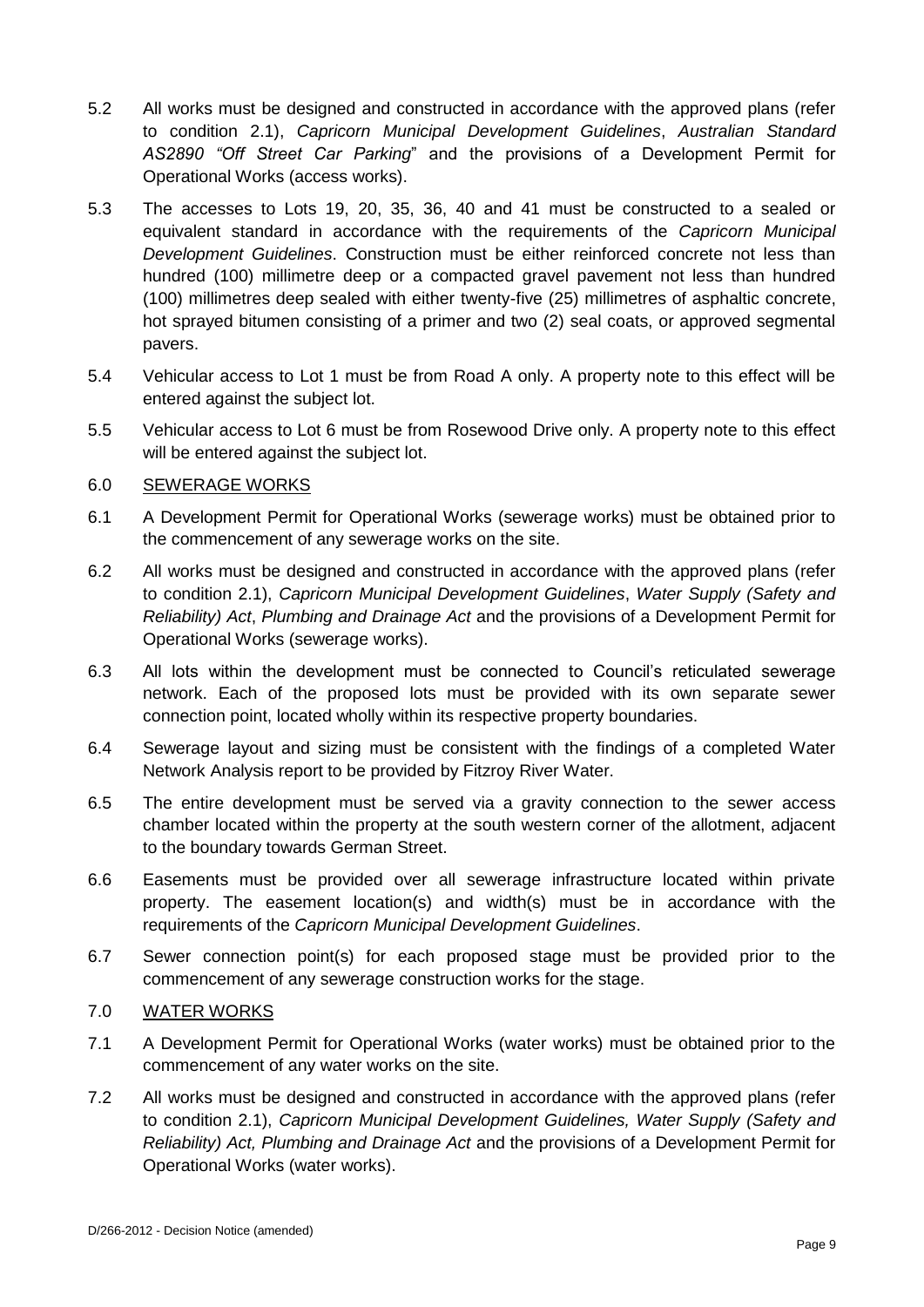- 7.3 All lots within the development must be connected to Council's reticulated water network. Each of the proposed lots must be provided with its own separate water connection point, located wholly within its respective property boundaries.
- 7.4 Water Supply layout and sizing must be consistent with the findings of a completed Water Network Analysis report to be provided by Fitzroy River Water.
- 7.5 All proposed reticulation mains must be interconnected to eliminate dead ends. Looped mains are permitted in cul-de-sacs.

#### 8.0 STORMWATER WORKS

- 8.1 A Development Permit for Operational Works (stormwater works) must be obtained prior to the commencement of any stormwater works on the site.
- 8.2 All stormwater drainage works must be designed and constructed in accordance with the approved plans (refer to condition 2.1), *Queensland Urban Drainage Manual, Capricorn Municipal Development Guidelines*, sound engineering practice and the provisions of a Development Permit for Operational Works (stormwater works).
- 8.3 All stormwater must drain to a demonstrated lawful point of discharge and must not adversely affect adjoining land or infrastructure by way of blocking, altering or diverting existing stormwater runoff patterns or have the potential to cause damage to other infrastructure.
- 8.4 The Operational Works (stormwater works) application must include an assessment of how the development meets the water quality objectives of the *State Planning Policy 4/10 – Healthy Waters*.
- 8.5 The proposed development must not increase peak stormwater runoff for a selected range of storm events up to and including the one in one hundred year storm event (100 year Average Recurrence Interval) for the post development condition for each stage.
- 8.6 Each allotment must be designed so as to be flood free in a one in one hundred year flood event (100 year Average Recurrence Interval).
- 8.7 Easements must be provided over all land assessed to be within the one in one hundred year rainfall event (100 year Average Recurrence Interval) inundation area.
- 8.8 The bio-retention basin must be landscaped in accordance with Council's requirements. Any application for a Development Permit for Operational Works (stormwater works) must be accompanied by detailed plans and specifications and the design must:
	- 8.8.1 be suitable to the climate and incorporate predominately native species;
	- 8.8.2 maximise areas suitable for on-site infiltration of stormwater;
	- 8.8.3 incorporate shade trees; and
	- 8.8.4 fully turf or hydromulch all areas apart from garden beds.

The detailed design of the detention basins must include all required safety measures and facilities (for example child proof fences) to ensure the safety of the public and/or tenants (in particular young children). A management plan for the proposed detention basin system must be submitted as part of any application for a Development Permit for Operational Works (stormwater works).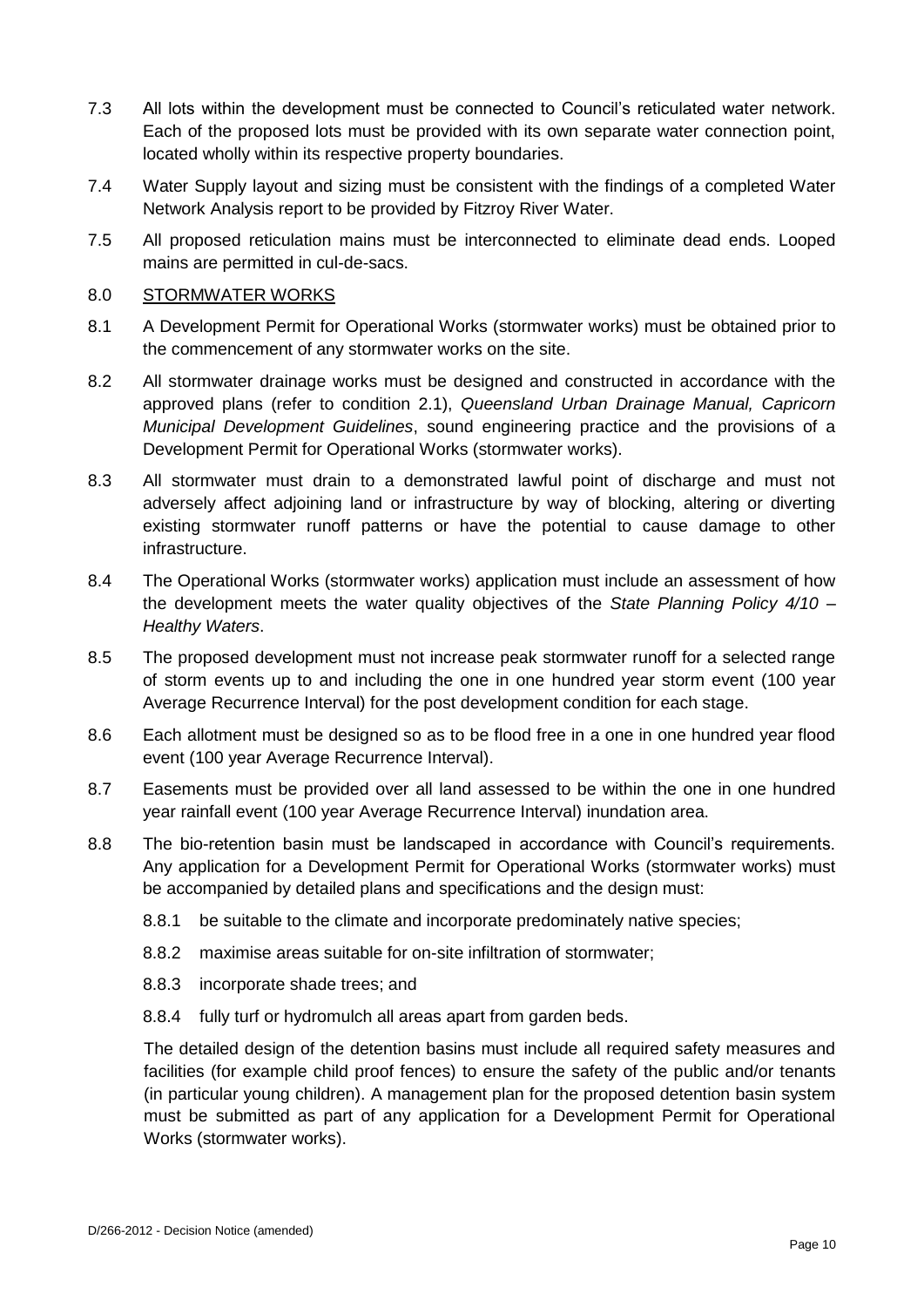- 8.9 All stormwater drainage works must be designed and constructed in accordance with the approved Concept Stormwater Management Plan and Flood Impact Assessment Report (refer to condition 2.1).
	- 8.9.1 Option 2 (a 1350 millimetre diameter reinforced concrete pipe from the site to Hume Park and a 1650 millimetre diameter reinforced concrete pipe from Hume Park to Moores Creek) stormwater strategy must be selected / constructed for the proposed stormwater works along Cheney Street.
	- 8.9.2 The existing and proposed stormwater pipe must be connected at multiple locations along Cheney Street.

### 9.0 INTER-ALLOTMENT DRAINAGE

- 9.1 A Development Permit for Operational Works (inter-allotment drainage works) must be obtained prior to the commencement of any drainage works on the site.
- 9.2 Inter-allotment drainage, must be designed and constructed in accordance with the *Queensland Urban Drainage Manual* and must be provided to any lot where it cannot be satisfactorily demonstrated that roofwater drainage associated with building construction on that lot, could not reasonably be directed to the frontage kerb and channel or alternative lawful point of discharge.
- 9.3 Inter-allotment drainage systems and overland flow paths must be designed and constructed in accordance with the *Queensland Urban Drainage Manual*.
- 9.4 Inter-allotment drainage systems and overland flow paths must be wholly contained within a Council easement, with a minimum width of three (3) metres.

#### 10.0 SITE WORKS

- 10.1 A Development Permit for Operational Works (site works) must be obtained prior to the commencement of any site works.
- 10.2 Any application for a Development Permit for Operational Works (site works) must be accompanied by an earthworks' plan which clearly identifies the following:
	- 10.2.1 the location of cut and/or fill;
	- 10.2.2 the type of fill to be used and the manner in which it is to be compacted;
	- 10.2.3 the quantum of fill to be deposited or removed and finished cut and/or fill levels;
	- 10.2.4 details of any proposed access routes to the site which are intended to be used to transport fill to or from the site; and
	- 10.2.5 the maintenance of access roads to and from the site so that they are free of all cut and/or fill material and cleaned as necessary.
- 10.3 All earthworks must be undertaken in accordance with *Australian Standard AS3798 "Guidelines on Earthworks for Commercial and Residential Developments*".
- 10.4 Site works must be constructed such that they do not, at any time, in any way restrict, impair or change the natural flow of runoff water, or cause a nuisance or worsening to adjoining properties or infrastructure.
- 10.5 Vegetation must not be cleared unless and until written approval has been provided by Council. A Development Permit for Operational Works constitutes written approval, only for the purposes of clearing vegetation directly pertinent to the operational works which are the subject of the Development Permit.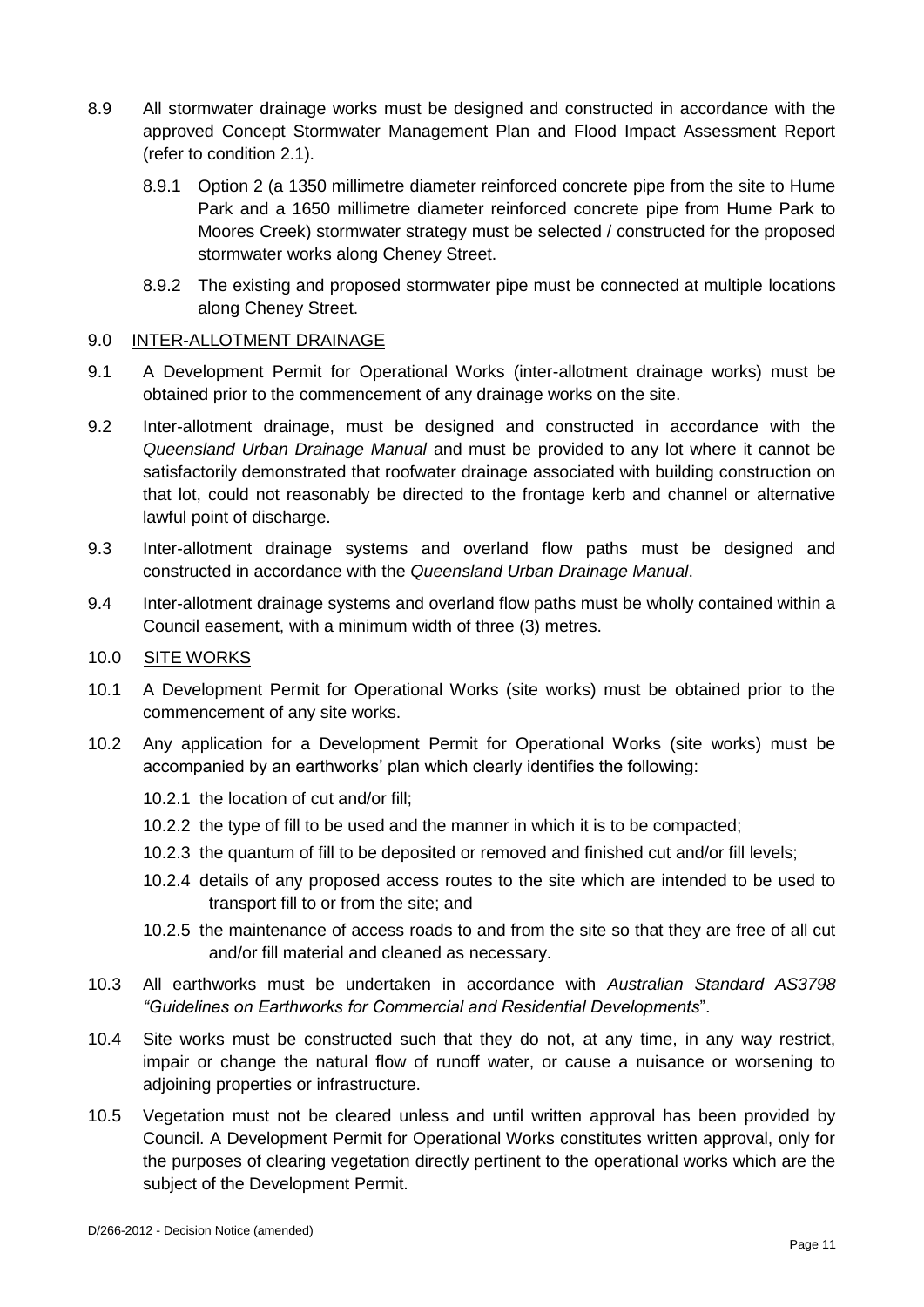- 10.6 Any vegetation cleared or removed must be:
	- (i) mulched on-site and utilised on-site for landscaping purposes, in accordance with the landscaping plan approved by Council; or
	- (ii) removed for disposal at a location approved by Council;

within sixty (60) days of clearing. Any vegetation removed must not be burnt.

- 10.7 All site works must be undertaken to ensure that there is:
	- 10.7.1 no increase in upstream or downstream flood levels for all levels of immunity up to Q100;
	- 10.7.2 no increase in velocity profiles, for which no remedy exists to prevent erosion and/or scouring. In the event that modelling shows non-compliance with the above, works must be undertaken within the system to satisfy the above criteria for development; and
	- 10.7.3 a lawful point of discharge to which the developed flows from the land drain. Easements will be required over any other land to accommodate the flows.

## 11.0 ELECTRICITY AND TELECOMMUNICATIONS

- 11.1 Underground electricity and telecommunication connections must be provided to the proposed development to the standards of the relevant authorities.
- 11.2 Evidence must be provided of a certificate of supply with the relevant service providers to provide each lot with live electricity and telecommunication connections, in accordance with the requirements of the relevant authorities prior to the issue of the Compliance Certificate for the Survey Plan.

### 12.0 ASSET MANAGEMENT

- 12.1 Any alteration necessary to electricity, telephone, water mains, sewerage mains, and/or public utility installations resulting from the development or in connection with the development, must be at full cost to the Developer.
- 12.2 Any damage to existing kerb and channel, pathway or roadway (including removal of concrete slurry from public land, pathway, roads, kerb and channel and stormwater gullies and drainage lines) which may occur during any works carried out in association with the approved development must be repaired. This must include the reinstatement of the existing traffic signs and pavement markings which may have been removed.
- 12.3 'As constructed' information pertaining to assets to be handed over to Council and those which may have an impact on Council's existing and future assets must be provided prior to the issue of the Compliance Certificate for the Survey Plan. This information must be provided in accordance with the Manual for Submission of Digital As Constructed Information.

### 13.0 ENVIRONMENTAL

- 13.1 Any application for a Development Permit for Operational Works must be accompanied by a detailed Environmental Management Plan, which addresses, but is not limited to, the following matters:
	- (i) water quality and drainage;
	- (ii) erosion and silt/sedimentation management;
	- (iii) acid sulphate soils;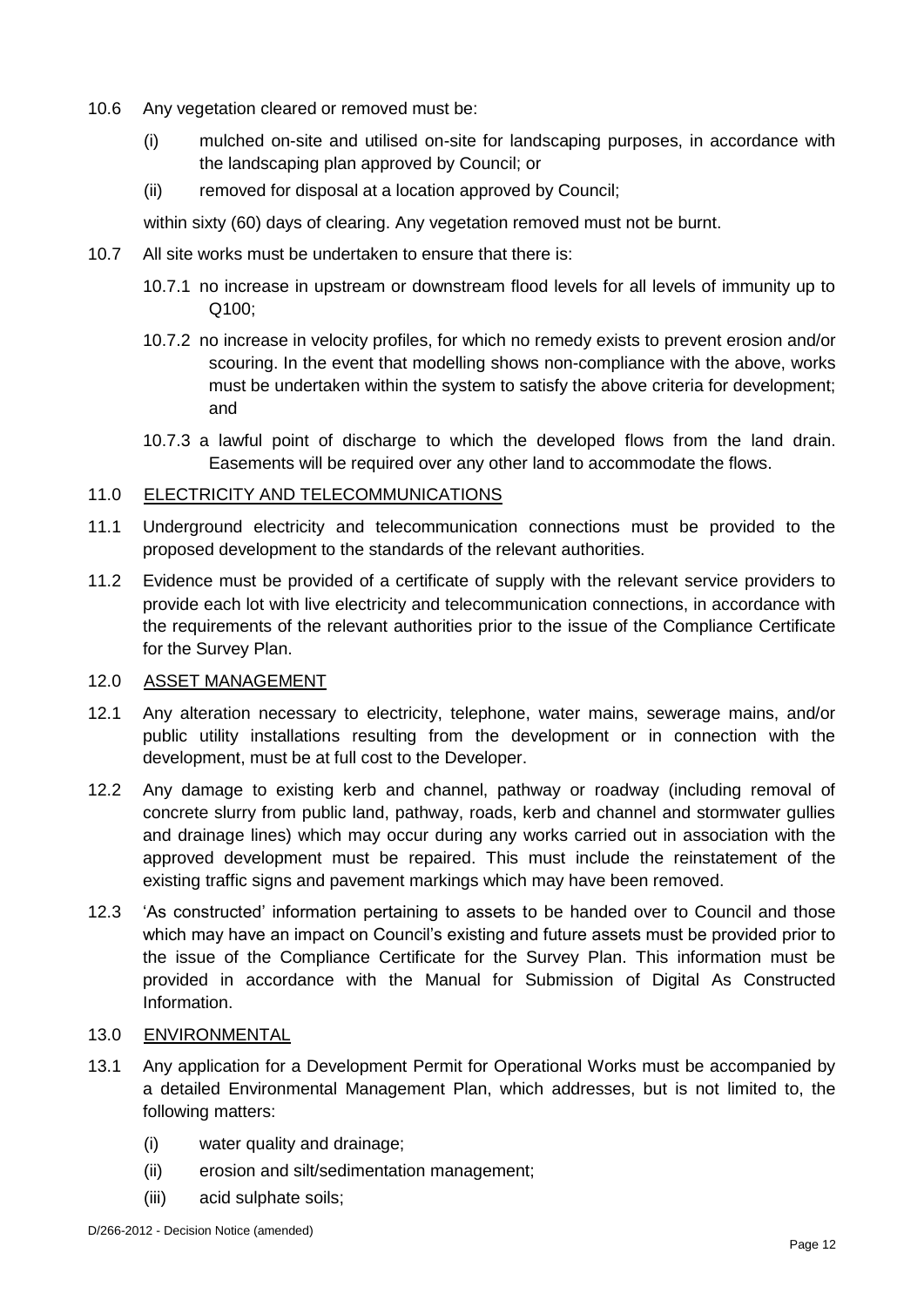- (iv) fauna management;
- (v) vegetation management and clearing;
- (vi) top soil management;
- (vii) interim drainage plan during construction;
- (viii) construction programme;
- (ix) geotechnical issues;
- (x) weed control;
- (xi) bushfire management;
- (xii) emergency vehicle access;
- (xiii) noise and dust suppression; and
- (xiv) waste management.
- 13.2 Any application for a Development Permit for Operational Works must be accompanied by an Erosion and Sediment Control Plan which addresses, but is not limited to, the following:
	- (i) objectives;
	- (ii) site location / topography;
	- (iii) vegetation;
	- (iv) site drainage;
	- (v) soils;
	- (vi) erosion susceptibility;
	- (vii) erosion risk;
	- (viii) concept;
	- (ix) design; and
	- (x) implementation, for the construction and post construction phases of work.
- 13.3 The Environmental Management Plan approved as part of a Development Permit for Operational Works must be part of the contract documentation for the development works.
- 13.4 The Erosion Control and Stormwater Control Management Plan must be implemented and maintained on-site for the duration of the works, and until all exposed soil areas are permanently stabilised (for example, turfed, hydromulched, concreted, landscaped). The prepared Erosion Control and Stormwater Control Management Plan must be available onsite for inspection by Council Officers during those works.

### 14.0 OPERATING PROCEDURES

14.1 All construction materials, waste, waste skips, machinery and contractors' vehicles must be located and stored or parked within the site. No storage of materials, parking of construction machinery or contractors' vehicles will be permitted in Nardoo Close, Lobelia Close, German Street or Rosewood Drive.

### ADVISORY NOTES

## NOTE 1. Aboriginal Cultural Heritage

It is advised that under *Section 23 of the Aboriginal Cultural Heritage Act*, a person who carries out an activity must take all reasonable and practicable measures to ensure the activity does not harm Aboriginal Cultural Heritage (the "cultural heritage duty of care").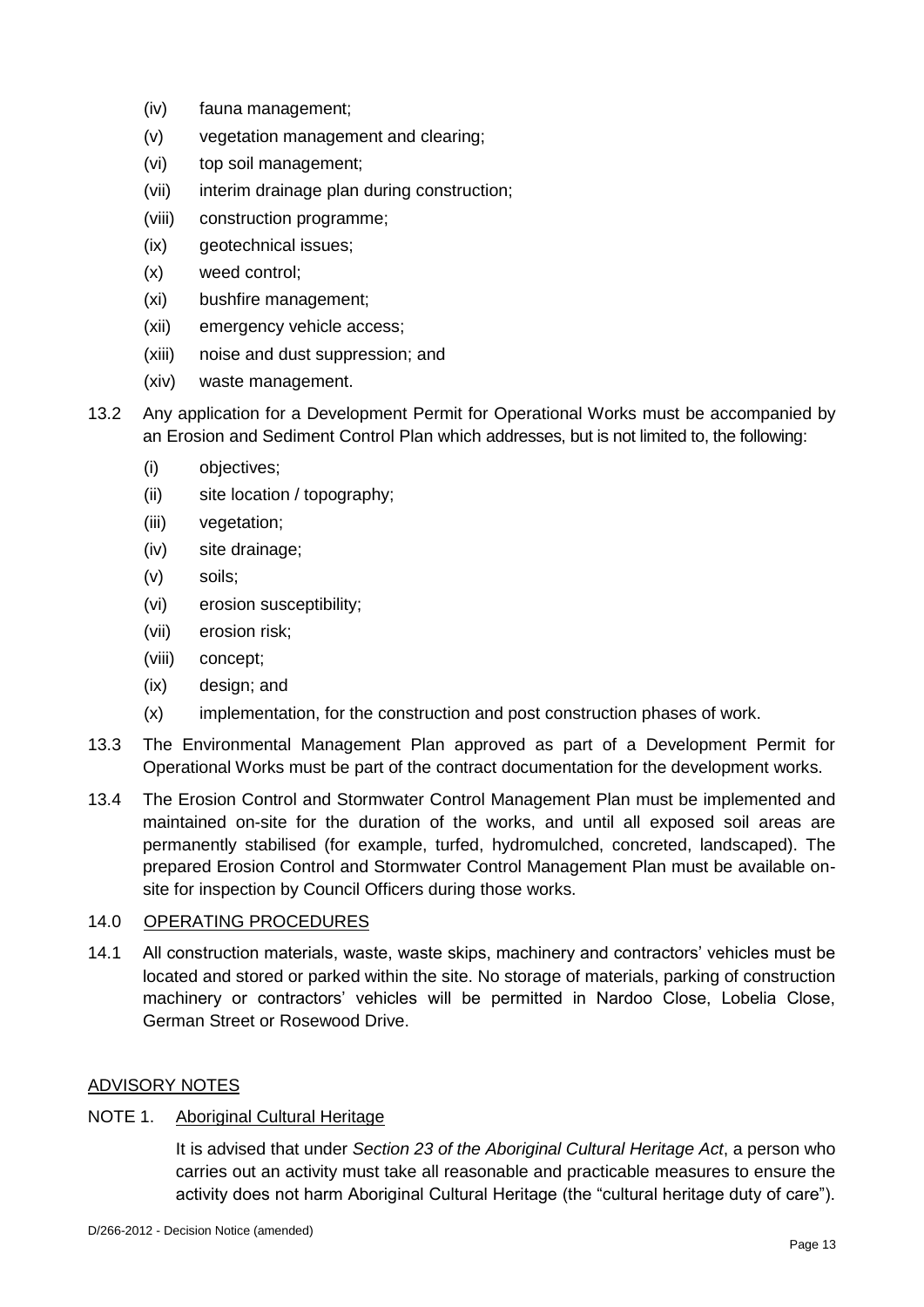Maximum penalties for breaching the duty of care are listed in the Aboriginal Cultural Heritage legislation. The information on Aboriginal Cultural Heritage is available on the Department of Environment and Heritage Protection website www.ehp.qld.gov.au

### NOTE 2. General Environmental Duty

General environmental duty under the *Environmental Protection Act* prohibits unlawful environmental nuisance caused by noise, aerosols, particles dust, ash, fumes, light, odour or smoke beyond the boundaries of the property during all stages of the development including earthworks, construction and operation.

#### NOTE 3. General Safety Of Public During Construction

The *Workplace Health and Safety Act* and *Manual of Uniform Traffic Control Devices* must be complied with in carrying out any construction works, and to ensure safe traffic control and safe public access in respect of works being constructed on a road.

#### NOTE 4. Works in Road Reserve Permit

It is advised that a Works in Road Reserve Permit (including a fee for the vehicle crossover and compliant with Standard *Capricorn Municipal Development Guideline* Drawings) may be accepted in place of the Development Permit for Operational Works (access works).

## NOTE 5. Access Property Note

A property note will be entered against the lot to ensure that vehicular access to Lot 1 must be from Road A only and vehicular access to Lot 6 must be from Rosewood Drive only.

#### NOTE 6. Adopted Infrastructure Charges Notice

This application is subject to infrastructure contributions in accordance with Council policies. The contributions are presented on an Adopted Infrastructure Charges Notice.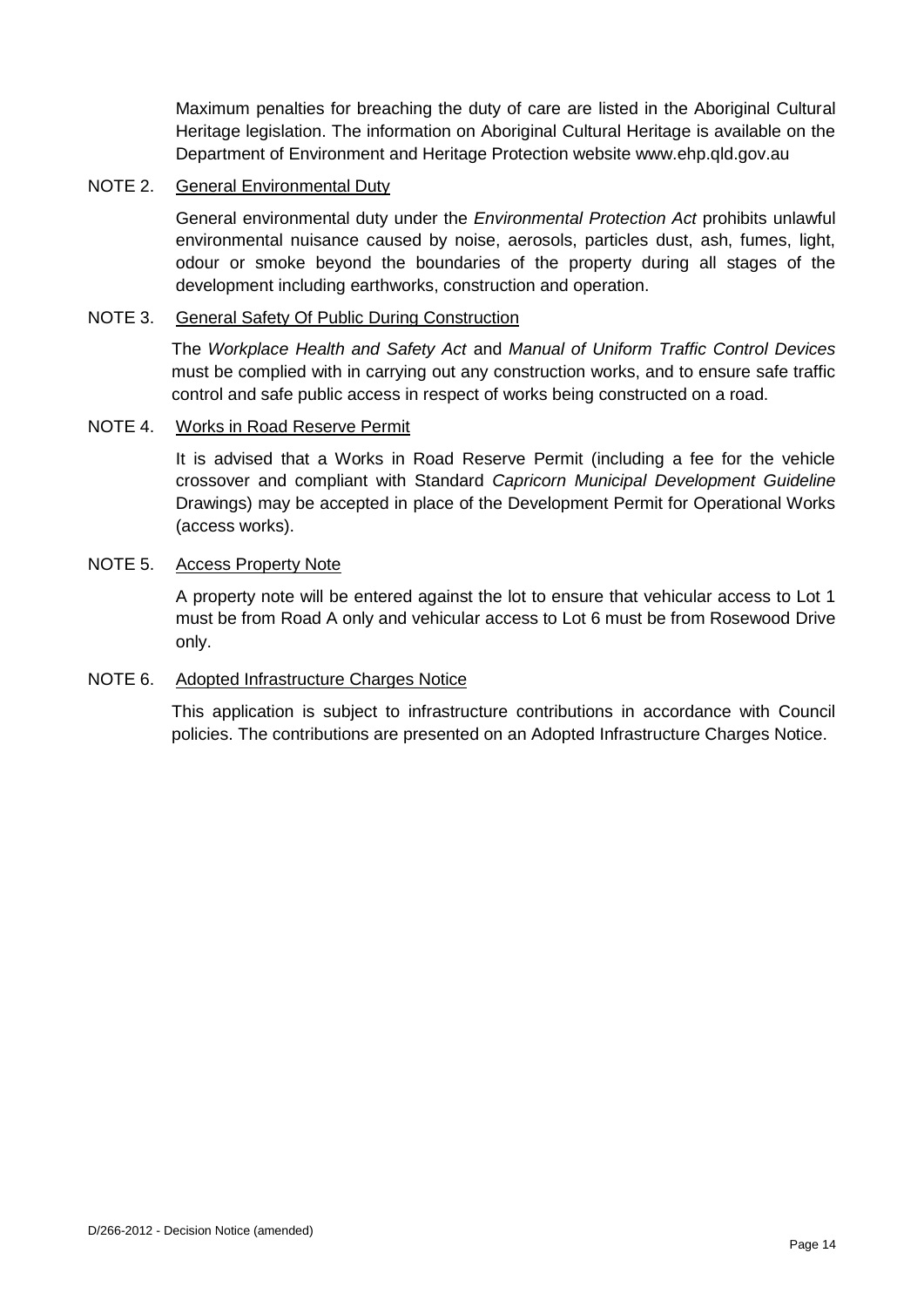

## **Attachment 1 – Part 2 Referral Agency Conditions – Department of Infrastructure, Local Government and Planning**

*PLANNING ACT 2016*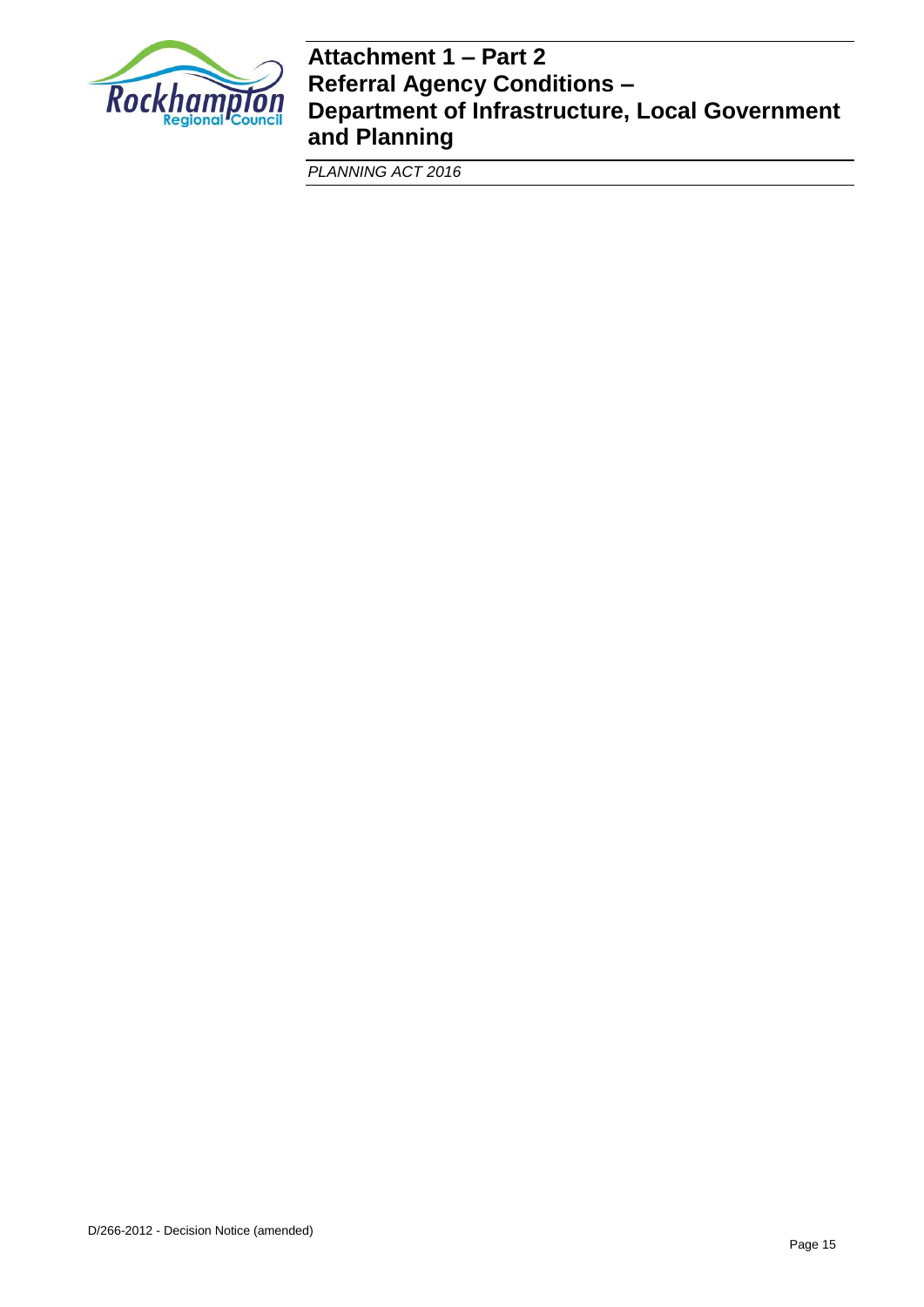

# **Attachment 2 - Appeal Rights**

*PLANNING ACT 2016*

The following is an extract from the *Planning Act 2016 (Chapter 6)*

#### *Appeal rights*

#### *229 Appeals to tribunal or P&E Court*

- (1) Schedule 1 states—
	- (a) matters that may be appealed to— (i)either a tribunal or the P&E Court; or (ii)only a tribunal; or
		- (iii)only the P&E Court; and
	- (b) the person—
		- (i)who may appeal a matter (the **appellant**); and (ii)who is a respondent in an appeal of the matter; and (iii)who is a co-respondent in an appeal of the matter; and
		- (iv)who may elect to be a co-respondent in an appeal of the matter.
- (2) An appellant may start an appeal within the appeal period.
- (3) The **appeal period** is—
	- (a) for an appeal by a building advisory agency—10 business days after a decision notice for the decision is given to the agency or
	- (b) for an appeal against a deemed refusal—at any time after the deemed refusal happens; or
	- (c) for an appeal against a decision of the Minister, under chapter 7, part 4, to register premises or to renew the registration of premises—20 business days after a notice is published under section 269(3)(a) or (4); or
	- (d) for an appeal against an infrastructure charges notice— 20 business days after the infrastructure charges notice is given to the person; or
	- (e) for an appeal about a deemed approval of a development application for which a decision notice has not been given—30 business days after the applicant gives the deemed approval notice to the assessment manager; or
	- (f) for any other appeal—20 business days after a notice of the decision for the matter, including an enforcement notice, is given to the person.
	- Note—

See the P&E Court Act for the court's power to extend the appeal period.

- (4) Each respondent and co-respondent for an appeal may be heard in the appeal.
- (5) If an appeal is only about a referral agency's response, the assessment manager may apply to the tribunal or P&E Court to withdraw from the appeal.
- (6) To remove any doubt, it is declared that an appeal against an infrastructure charges notice must not be about—
	- (a) the adopted charge itself; or
	- (b) for a decision about an offset or refund—
		- (i) the establishment cost of trunk infrastructure identified in a LGIP; or
		- (ii) the cost of infrastructure decided using the method
	- included in the local government's charges resolution.

#### **230 Notice of appeal**

- (1) An appellant starts an appeal by lodging, with the registrar of the tribunal or P&E Court, a notice of appeal that— (a) is in the approved form; and
	- (b) succinctly states the grounds of the appeal.
- (2) The notice of appeal must be accompanied by the required fee.
- (3) The appellant or, for an appeal to a tribunal, the registrar must, within the service period, give a copy of the notice of appeal to—
	- (a) the respondent for the appeal; and
	- (b) each co-respondent for the appeal; and
- (c) for an appeal about a development application under schedule 1, table 1, item 1—each principal submitter for the development application; and
- (d) for an appeal about a change application under schedule 1, table 1, item 2—each principal submitter for the change application; and
- (e) each person who may elect to become a co-respondent for the appeal, other than an eligible submitter who is not a principal submitter in an appeal under paragraph (c) or (d); and
- (f) for an appeal to the P&E Court—the chief executive; and
- (g) for an appeal to a tribunal under another Act—any other
- person who the registrar considers appropriate.
- (4) The **service period** is—
	- (a) if a submitter or advice agency started the appeal in the P&E Court-2 business days after the appeal is started; or
	- (b) otherwise—10 business days after the appeal is started.
- (5) A notice of appeal given to a person who may elect to be a co-respondent must state the effect of subsection
- (6) A person elects to be a co-respondent by filing a notice of election, in the approved form, within 10 business days after the notice of appeal is given to the person*.*

#### **231 Other appeals**

- (1) Subject to this chapter, schedule 1 and the P&E Court Act, unless the Supreme Court decides a decision or other matter under this Act is affected by jurisdictional error, the decision or matter is non-appealable.
- (2) The Judicial Review Act 1991, part 5 applies to the decision or matter to the extent it is affected by jurisdictional error.
- (3) A person who, but for subsection (1) could have made an application under the Judicial Review Act 1991 in relation to the decision or matter, may apply under part 4 of that Act for a statement of reasons in relation to the decision or matter.
- (4) In this section— **decision** includes—
	- (a) conduct engaged in for the purpose of making a decision; and
	- (b) other conduct that relates to the making of a decision; and
	- (c) the making of a decision or the failure to make a decision; and
	- (d) a purported decision; and
	- (e) a deemed refusal.
- **non-appealable**, for a decision or matter, means the decision or matter—
	- (a) is final and conclusive; and
	- (b) may not be challenged, appealed against, reviewed, quashed, set aside or called into question in any other way under the Judicial Review Act 1991 or otherwise, whether by the Supreme Court, another court, a tribunal or another entity; and
	- (c) is not subject to any declaratory, injunctive or other order of the Supreme Court, another court, a tribunal or another entity on any ground.

#### **232 Rules of the P&E Court**

- (1) A person who is appealing to the P&E Court must comply with the rules of the court that apply to the appeal.
- (2) However, the P&E Court may hear and decide an appeal even if the person has not complied with rules of the P&E Court.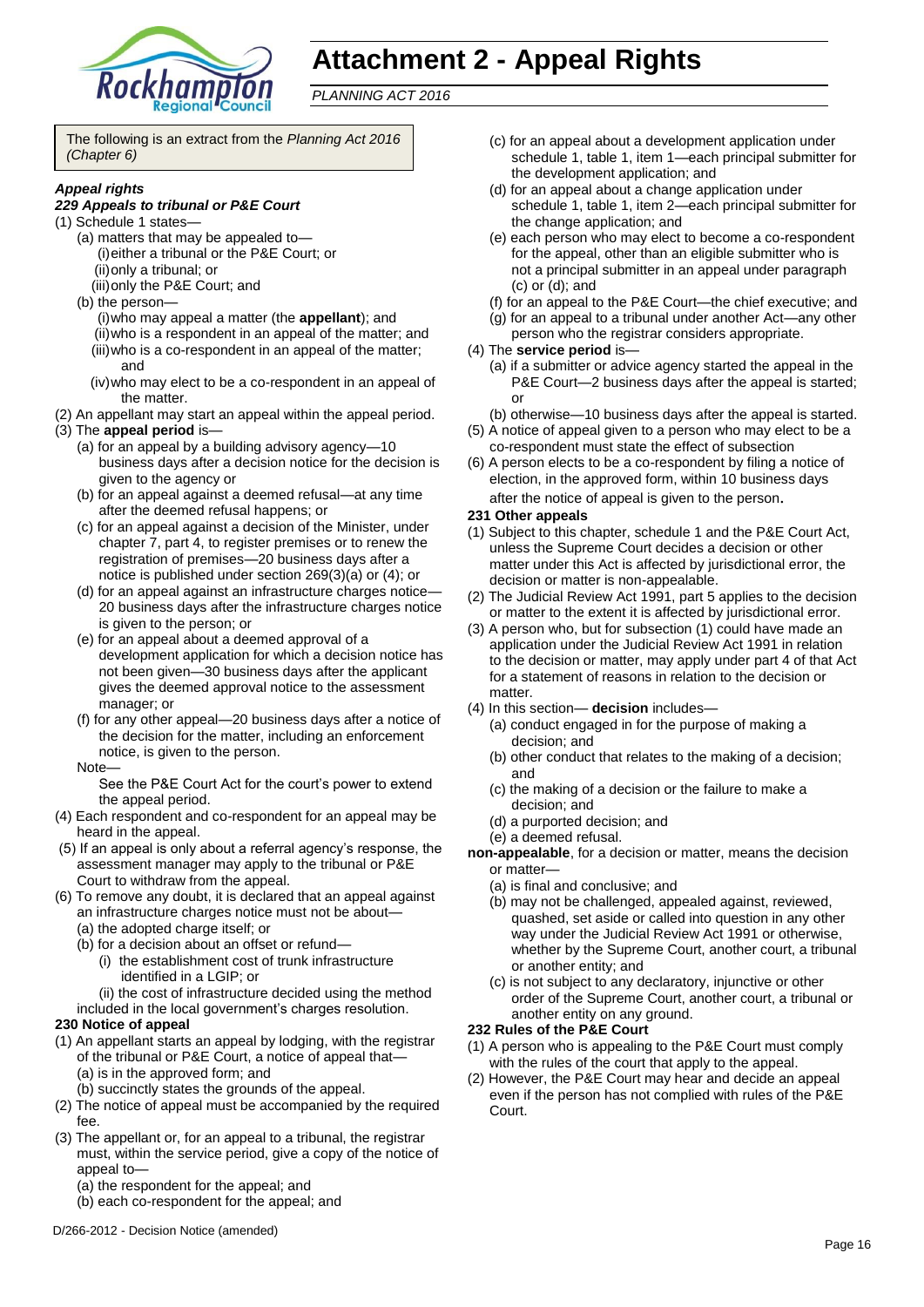

## **Appeal Rights**

*PLANNING ACT 2016*

## **Schedule 1**

#### **Appeals section 229 1 Appeal rights and parties to appeals**

- (1) Table 1 states the matters that may be appealed to—(a) the P&E court; or (b) a tribunal.
- (2) However, table 1 applies to a tribunal only if the matter involves—
	- (a) the refusal, or deemed refusal of a development application, for—
	- (i) a material change of use for a classified building; or
	- (ii) operational work associated with building work, a retaining wall, or a tennis court; or
	- (b) a provision of a development approval for—
	- (i) a material change of use for a classified building; or
- (ii) operational work associated with building work, a retaining wall, or a tennis court; or
	- (c) if a development permit was applied for—the decision to give a preliminary approval for—
		- (i) a material change of use for a classified building; or
		- (ii) operational work associated with building work, a retaining wall, or a tennis court; or
	- (d) a development condition if—
		- (i) the development approval is only for a material change of use that involves the use of a building classified under the Building Code as a class 2 building; and
		- (ii) the building is, or is proposed to be, not more than 3 storeys; and
		- (iii) the proposed development is for not more than 60 sole-occupancy units; or
	- (e) a decision for, or a deemed refusal of, an extension application for a development approval that is only for a material change of use of a classified building; or
	- (f) a decision for, or a deemed refusal of, a change application for a development approval that is only for a material change of use of a classified building; or
	- (g) a matter under this Act, to the extent the matter relates to—
		- (i) the Building Act, other than a matter under that Act that may or must be decided by the Queensland Building and Construction Commission; or
		- (ii) the Plumbing and Drainage Act, part 4 or 5; or
	- (h) a decision to give an enforcement notice in relation to a matter under paragraphs (a) to (g); or
	- (i) a decision to give an infrastructure charges notice; or
	- (j) the refusal, or deemed refusal, of a conversion application; or
	- (k) a matter that, under another Act, may be appealed to the tribunal; or
	- (l) a matter prescribed by regulation.
- (3) Also, table 1 does not apply to a tribunal if the matter
- involves—
	- (a) for a matter in subsection  $(2)(a)$  to  $(d)$ 
		- (i) a development approval for which the development application required impact assessment; and
		- (ii) a development approval in relation to which the assessment manager received a properly made submission for the development application; or
	- (b) a provision of a development approval about the identification or inclusion, under a variation approval, of a matter for the development.
- (4) Table 2 states the matters that may be appealed only to the P&E Court.
- (5) Table 3 states the matters that may be appealed only to the tribunal.
- (6) In each table—
	- (a) column 1 states the appellant in the appeal; and
	- (b) column 2 states the respondent in the appeal; and
	- (c) column 3 states the co-respondent (if any) in the appeal; and
	- (d) column 4 states the co-respondents by election (if any) in the appeal.
- (7) If the chief executive receives a notice of appeal under section 230(3)(f), the chief executive may elect to be a corespondent in the appeal.

| Table 1<br>Appeals to the P&E Court and, for certain matters, to a tribunal                                                                                                                                                                                                                                                                    |                           |                                                              |                                                                                   |  |
|------------------------------------------------------------------------------------------------------------------------------------------------------------------------------------------------------------------------------------------------------------------------------------------------------------------------------------------------|---------------------------|--------------------------------------------------------------|-----------------------------------------------------------------------------------|--|
| 1. Development applications<br>An appeal may be made against-<br>(a) the refusal of all or part of the development application; or<br>(b) the deemed refusal of the development application; or<br>(c) a provision of the development approval; or<br>(d) if a development permit was applied for—the decision to give a preliminary approval. |                           |                                                              |                                                                                   |  |
| Column 1                                                                                                                                                                                                                                                                                                                                       | Column 2                  | Column 3                                                     | Column 4                                                                          |  |
| Appellant                                                                                                                                                                                                                                                                                                                                      | Respondent                | Co-respondent<br>(if any)                                    | Co-respondent by election<br>(if any)                                             |  |
| The applicant                                                                                                                                                                                                                                                                                                                                  | The assessment<br>manager | If the appeal is about<br>a concurrence<br>agency's referral | 1 A concurrence agency that is<br>not a co-respondent<br>2 If a chosen Assessment |  |

response—the

manager is the respondent-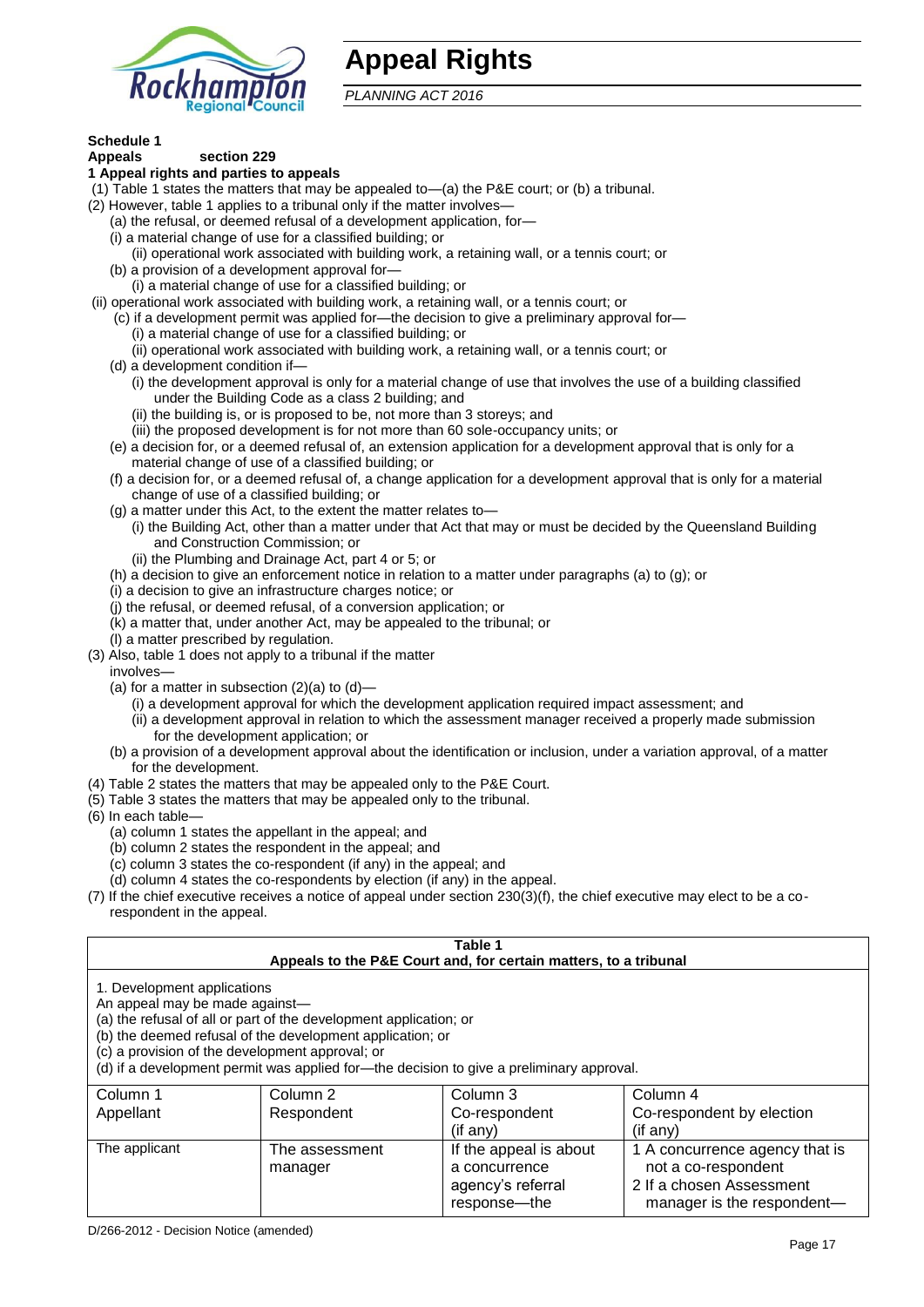| Table 1                                                                                                                                                                                                                                                                                                                                                                                                                                                                                                                                                                                                                                                                                                                                                                                                                                                                                     |                                                                                                                               |                                                                 |                                                                                                                                                                                                                                                                                                                                                 |  |
|---------------------------------------------------------------------------------------------------------------------------------------------------------------------------------------------------------------------------------------------------------------------------------------------------------------------------------------------------------------------------------------------------------------------------------------------------------------------------------------------------------------------------------------------------------------------------------------------------------------------------------------------------------------------------------------------------------------------------------------------------------------------------------------------------------------------------------------------------------------------------------------------|-------------------------------------------------------------------------------------------------------------------------------|-----------------------------------------------------------------|-------------------------------------------------------------------------------------------------------------------------------------------------------------------------------------------------------------------------------------------------------------------------------------------------------------------------------------------------|--|
| Appeals to the P&E Court and, for certain matters, to a tribunal                                                                                                                                                                                                                                                                                                                                                                                                                                                                                                                                                                                                                                                                                                                                                                                                                            |                                                                                                                               |                                                                 |                                                                                                                                                                                                                                                                                                                                                 |  |
|                                                                                                                                                                                                                                                                                                                                                                                                                                                                                                                                                                                                                                                                                                                                                                                                                                                                                             |                                                                                                                               | concurrence agency                                              | the prescribed assessment<br>manager<br>3 Any eligible advice agency for<br>the application<br>4 Any eligible submitter for the<br>application                                                                                                                                                                                                  |  |
| 2. Change applications<br>An appeal may be made against-<br>(b) a deemed refusal of a change application.                                                                                                                                                                                                                                                                                                                                                                                                                                                                                                                                                                                                                                                                                                                                                                                   |                                                                                                                               |                                                                 | (a) a responsible entity's decision for a change application, other than a decision made by the P&E court; or                                                                                                                                                                                                                                   |  |
| Column 1<br>Appellant                                                                                                                                                                                                                                                                                                                                                                                                                                                                                                                                                                                                                                                                                                                                                                                                                                                                       | Column <sub>2</sub><br>Respondent                                                                                             | Column 3<br>Co-respondent<br>(if any)                           | Column 4<br>Co-respondent by election<br>(if any)                                                                                                                                                                                                                                                                                               |  |
| 1 The applicant<br>2 If the responsible<br>entity is the<br>assessment<br>manager-an<br>affected entity that<br>gave a pre-request<br>notice or response<br>notice                                                                                                                                                                                                                                                                                                                                                                                                                                                                                                                                                                                                                                                                                                                          | The responsible<br>entity                                                                                                     | If an affected entity<br>starts the appeal-the<br>applicant     | 1 A concurrence agency for the<br>development application<br>2 If a chosen assessment<br>manager is the respondent-<br>the prescribed assessment<br>manager<br>3 A private certifier for the<br>development application<br>4 Any eligible advice agency for<br>the change application<br>5 Any eligible submitter for the<br>change application |  |
| 3. Extension applications<br>An appeal may be made against-                                                                                                                                                                                                                                                                                                                                                                                                                                                                                                                                                                                                                                                                                                                                                                                                                                 | (a) the assessment manager's decision about an extension application; or<br>(b) a deemed refusal of an extension application. |                                                                 |                                                                                                                                                                                                                                                                                                                                                 |  |
| Column 1<br>Appellant                                                                                                                                                                                                                                                                                                                                                                                                                                                                                                                                                                                                                                                                                                                                                                                                                                                                       | Column <sub>2</sub><br>Respondent                                                                                             | Column 3<br>Co-respondent<br>(if any)                           | Column 4<br>Co-respondent by election<br>(if any)                                                                                                                                                                                                                                                                                               |  |
| 1 The applicant<br>2 For a matter other<br>than a deemed<br>refusal of an<br>extension<br>application $-$ a<br>concurrence<br>agency, other than<br>the chief executive,<br>for the application                                                                                                                                                                                                                                                                                                                                                                                                                                                                                                                                                                                                                                                                                             | The assessment<br>manager                                                                                                     | It a concurrence<br>agency starts the<br>appeal - the applicant | If a chosen assessment<br>manager is the respondent - the<br>prescribed assessment manager                                                                                                                                                                                                                                                      |  |
| 4. Infrastructure charges notices<br>An appeal may be made against an infrastructure charges notice on 1 or more of the following grounds<br>a) The notice involved an error relating to $-$<br>(i) The application of the relevant adopted charge; or<br>Examples of errors in applying an adopted charge -<br>The incorrect application of gross floor area for a non-residential development<br>Applying an incorrect 'use category', under a regulation, to the development<br>The working out of extra demands, for section 120; or<br>(i)<br>An offset or refund; or<br>(ii)<br>b) The was no decision about an offset or refund; or<br>c) If the infrastructure charges notice states a refund will be given – the timing for giving the refund; or<br>d) The amount of the charge is so unreasonable that no reasonable relevant local government could have<br>imposed the amount. |                                                                                                                               |                                                                 |                                                                                                                                                                                                                                                                                                                                                 |  |
| Column 1<br>Appellant                                                                                                                                                                                                                                                                                                                                                                                                                                                                                                                                                                                                                                                                                                                                                                                                                                                                       | Column <sub>2</sub><br>Respondent                                                                                             | Column 3<br>Co-respondent                                       | Column 4<br>Co-respondent by election                                                                                                                                                                                                                                                                                                           |  |

D/266-2012 - Decision Notice (amended)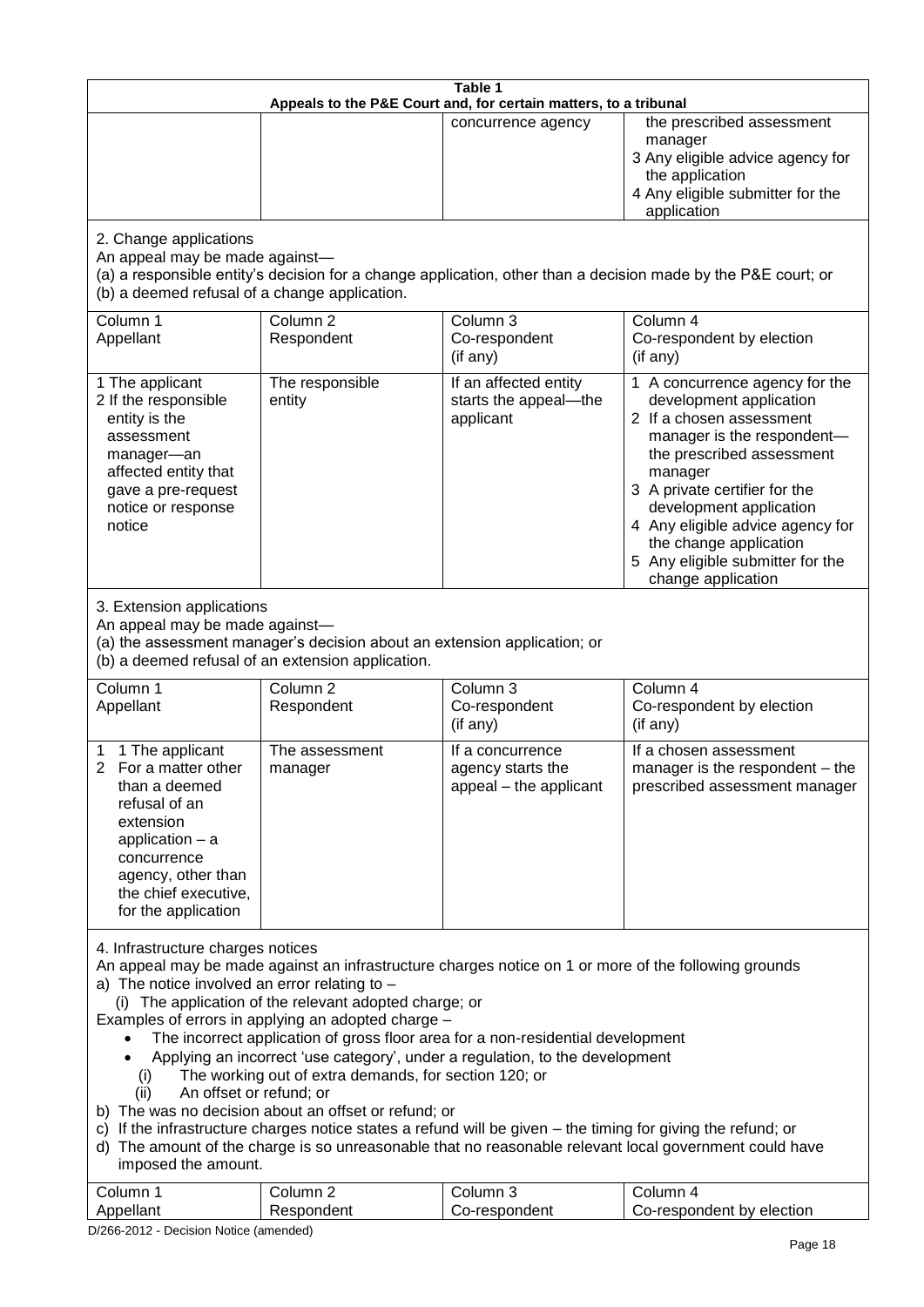| Table 1<br>Appeals to the P&E Court and, for certain matters, to a tribunal                                                                                                                                                                                                                                                                     |                                                                                                                                                       |                                                                                                   |                                                                                                                                                                            |  |
|-------------------------------------------------------------------------------------------------------------------------------------------------------------------------------------------------------------------------------------------------------------------------------------------------------------------------------------------------|-------------------------------------------------------------------------------------------------------------------------------------------------------|---------------------------------------------------------------------------------------------------|----------------------------------------------------------------------------------------------------------------------------------------------------------------------------|--|
|                                                                                                                                                                                                                                                                                                                                                 |                                                                                                                                                       | (if any)                                                                                          | (if any)                                                                                                                                                                   |  |
| The person given the<br>Infrastructure charges<br>notice                                                                                                                                                                                                                                                                                        | The local government<br>that gave the<br>infrastructure charges<br>notice                                                                             |                                                                                                   |                                                                                                                                                                            |  |
| 5. Conversion applications<br>An appeal may be made against-<br>(a) the refusal of a conversion application; or                                                                                                                                                                                                                                 | (b) a deemed refusal of a conversion application.                                                                                                     |                                                                                                   |                                                                                                                                                                            |  |
| Column 1<br>Appellant                                                                                                                                                                                                                                                                                                                           | Column <sub>2</sub><br>Respondent                                                                                                                     | Column 3<br>Co-respondent<br>(if any)                                                             | Column 4<br>Co-respondent by election<br>(if any)                                                                                                                          |  |
| The applicant                                                                                                                                                                                                                                                                                                                                   | The local government<br>to which the conversion<br>application was made                                                                               |                                                                                                   |                                                                                                                                                                            |  |
| 6. Enforcement notices                                                                                                                                                                                                                                                                                                                          | An appeal may be made against the decision to give an enforcement notice.                                                                             |                                                                                                   |                                                                                                                                                                            |  |
| Column 1<br>Appellant                                                                                                                                                                                                                                                                                                                           | Column <sub>2</sub><br>Respondent                                                                                                                     | Column 3<br>Co-respondent<br>(if any)                                                             | Column 4<br>Co-respondent by election<br>(if any)                                                                                                                          |  |
| The person given the<br>enforcement notice                                                                                                                                                                                                                                                                                                      | The enforcement<br>authority                                                                                                                          |                                                                                                   | If the enforcement authority is<br>not the local government for<br>the premises in relation to which<br>the offence is alleged to have<br>happened-the local<br>government |  |
|                                                                                                                                                                                                                                                                                                                                                 |                                                                                                                                                       | Table 2                                                                                           |                                                                                                                                                                            |  |
|                                                                                                                                                                                                                                                                                                                                                 |                                                                                                                                                       | Appeals to the P&E Court only                                                                     |                                                                                                                                                                            |  |
| 1. Appeals from tribunal<br>section 252, on the ground of-<br>(b) jurisdictional error.                                                                                                                                                                                                                                                         | An appeal may be made against a decision of a tribunal, other than a decision under<br>(a) an error or mistake in law on the part of the tribunal; or |                                                                                                   |                                                                                                                                                                            |  |
| Column 1<br>Appellant                                                                                                                                                                                                                                                                                                                           | Column <sub>2</sub><br>Respondent                                                                                                                     | Column $3$<br>Co-respondent<br>(if any)                                                           | Column 4<br>Co-respondent by election<br>(if any)                                                                                                                          |  |
| A party to the<br>proceedings for the<br>decision                                                                                                                                                                                                                                                                                               | The other party to the<br>proceedings for the<br>decision                                                                                             | $\blacksquare$                                                                                    | $\overline{a}$                                                                                                                                                             |  |
| 2. Eligible submitter appeals<br>An appeal may be made against the decision to give a development approval, or an approval for a change<br>application, to the extent that the decision relates to-<br>(a) any part of the development application for the development approval that required impact assessment; or<br>(b) a variation request. |                                                                                                                                                       |                                                                                                   |                                                                                                                                                                            |  |
| Column 1<br>Appellant                                                                                                                                                                                                                                                                                                                           | Column <sub>2</sub><br>Respondent                                                                                                                     | Column 3<br>Co-respondent<br>(if any)                                                             | Column 4<br>Co-respondent by election<br>(if any)                                                                                                                          |  |
| 1 For a development<br>application-an<br>eligible submitter for<br>the development<br>application                                                                                                                                                                                                                                               | 1 For a development<br>application-the<br>assessment<br>manager<br>2 For a change                                                                     | 1 The applicant<br>2 If the appeal is about<br>a concurrence<br>agency's referral<br>response-the | Another eligible<br>submitter for the<br>application                                                                                                                       |  |

concurrence agency

D/266-2012 - Decision Notice (amended)

application—the responsible entity

2 For a change application—an eligible submitter for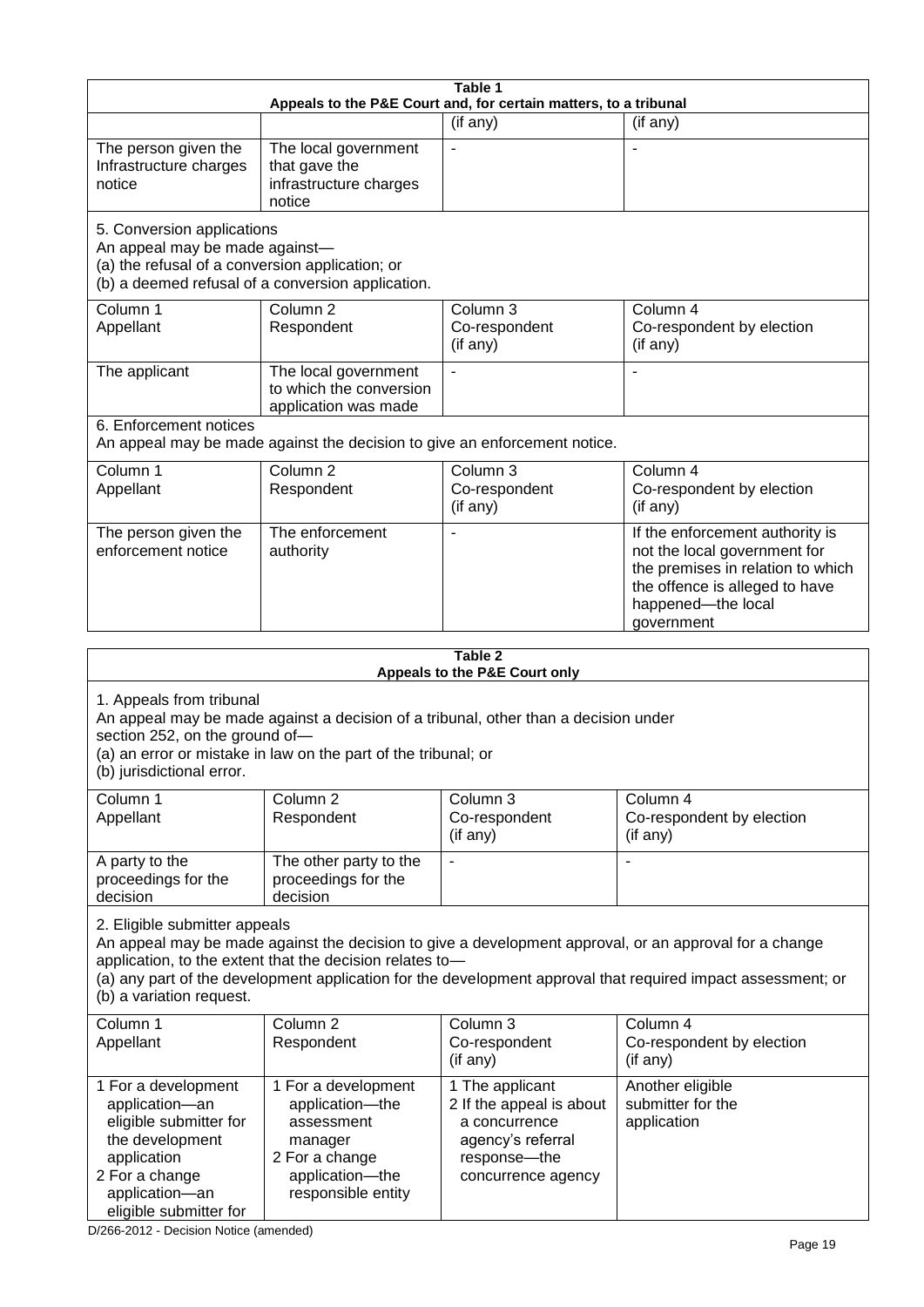| Table 2<br>Appeals to the P&E Court only                                                                                                                                                                                                                                                                                                                                                                           |                                                                                                                            |                                                                                                                         |                                                                                        |  |
|--------------------------------------------------------------------------------------------------------------------------------------------------------------------------------------------------------------------------------------------------------------------------------------------------------------------------------------------------------------------------------------------------------------------|----------------------------------------------------------------------------------------------------------------------------|-------------------------------------------------------------------------------------------------------------------------|----------------------------------------------------------------------------------------|--|
| the change<br>application                                                                                                                                                                                                                                                                                                                                                                                          |                                                                                                                            |                                                                                                                         |                                                                                        |  |
| 3. Eligible submitter and eligible advice agency appeals<br>An appeal may be made against a provision of a development approval, or failure to<br>include a provision in the development approval, to the extent the matter relates to-<br>(a) any part of the development application or the change application, for the development approval, that<br>required impact assessment; or<br>(b) a variation request. |                                                                                                                            |                                                                                                                         |                                                                                        |  |
| Column 1<br>Appellant                                                                                                                                                                                                                                                                                                                                                                                              | Column <sub>2</sub><br>Respondent                                                                                          | Column 3<br>Co-respondent<br>(if any)                                                                                   | Column 4<br>Co-respondent by election<br>(if any)                                      |  |
| 1 For a development<br>application-an<br>eligible submitter for<br>the development<br>application<br>2 For a change<br>application-an<br>eligible submitter for<br>the change<br>application<br>3 An eligible advice<br>agency for the<br>development<br>application or change<br>application                                                                                                                      | 1 For a development<br>application-the<br>assessment<br>manager<br>2 For a change<br>application-the<br>responsible entity | 1 The applicant<br>2 If the appeal is about<br>a concurrence<br>agency's referral<br>response-the<br>concurrence agency | Another eligible submitter for the<br>application                                      |  |
| 4. Compensation claims<br>An appeal may be made against-<br>(a) a decision under section 32 about a compensation claim; or<br>(b) a decision under section 265 about a claim for compensation; or<br>(c) a deemed refusal of a claim under paragraph (a) or (b).                                                                                                                                                   |                                                                                                                            |                                                                                                                         |                                                                                        |  |
| Column 1<br>Appellant                                                                                                                                                                                                                                                                                                                                                                                              | Column <sub>2</sub><br>Respondent                                                                                          | Column 3<br>Co-respondent<br>(if any)                                                                                   | Column 4<br>Co-respondent by election<br>(if any)                                      |  |
| A person dissatisfied<br>with the decision                                                                                                                                                                                                                                                                                                                                                                         | The local<br>government to which<br>the claim was made                                                                     |                                                                                                                         |                                                                                        |  |
| 5. Registered premises<br>An appeal may be made against a decision of the Minister under chapter 7, part 4.                                                                                                                                                                                                                                                                                                        |                                                                                                                            |                                                                                                                         |                                                                                        |  |
| Column 1<br>Appellant                                                                                                                                                                                                                                                                                                                                                                                              | Column <sub>2</sub><br>Respondent                                                                                          | Column 3<br>Co-respondent<br>(if any)                                                                                   | Column 4<br>Co-respondent by election<br>(if any)                                      |  |
| 1 A person given a<br>decision notice about<br>the decision<br>2 If the decision is to<br>register premises or<br>renew the<br>registration of<br>premises-an owner<br>or occupier of<br>premises in the<br>affected area for the<br>registered premises<br>who is dissatisfied<br>with the decision                                                                                                               | The Minister                                                                                                               |                                                                                                                         | If an owner or occupier starts the<br>appeal – the owner of the<br>registered premises |  |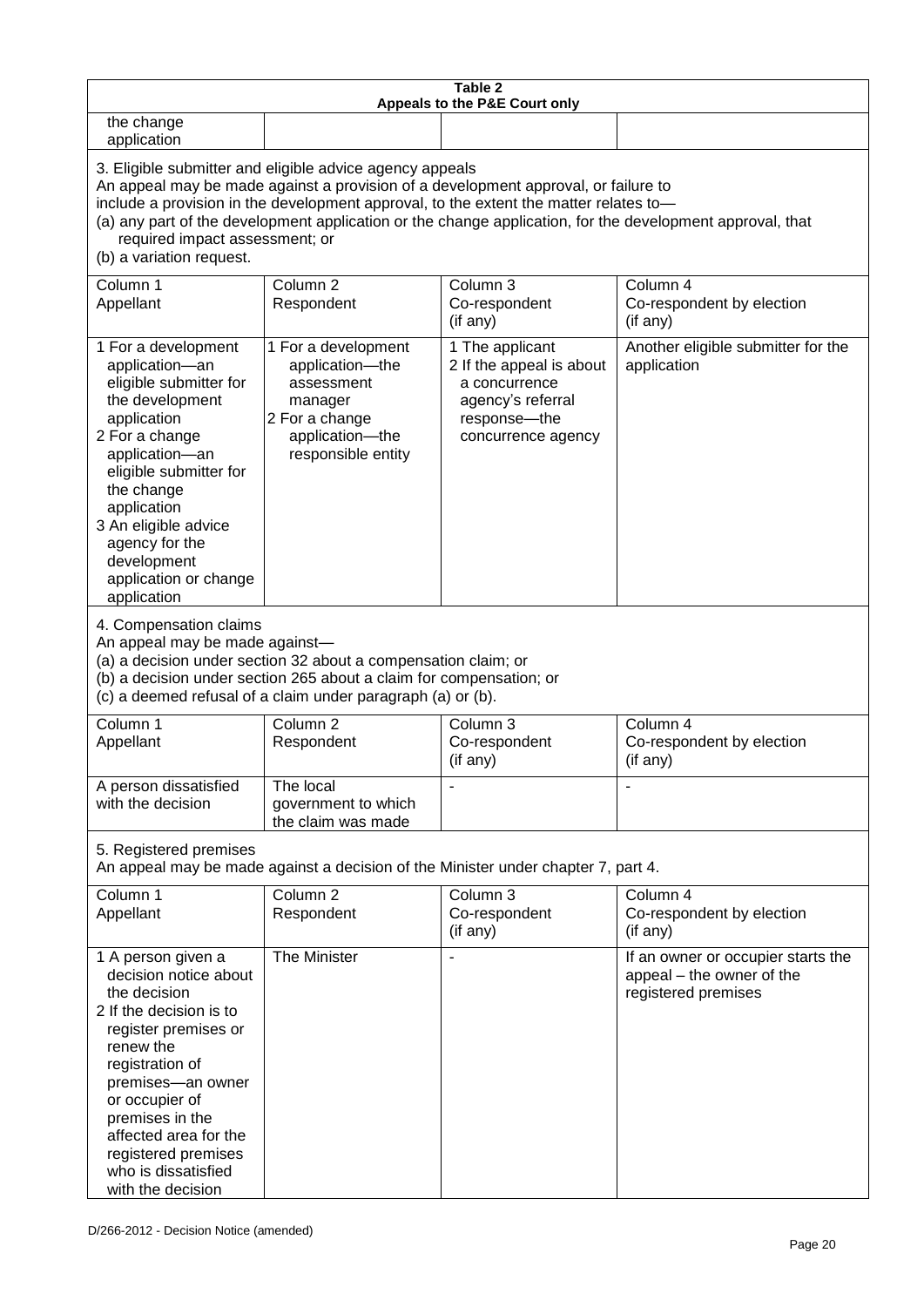#### **Table 2 Appeals to the P&E Court only** 6. Local laws An appeal may be made against a decision of a local government, or conditions applied, under a local law about— (a) the use of premises, other than a use that is the natural and ordinary consequence of prohibited development; or (b) the erection of a building or other structure. Column 1 Appellant Column 2 Respondent Column 3 Co-respondent (if any) Column 4 Co-respondent by election (if any) A person who— (a) applied for the decision; and (b) is dissatisfied with the decision or conditions. The local government **Table 3 Appeals to the tribunal only** 1. Building advisory agency appeals An appeal may be made against giving a development approval for building work to the extent the building work required code assessment against the building assessment provisions. Column 1 Appellant Column 2 Respondent Column 3 Co-respondent (if any) Column 4 Co-respondent by election (if any) A building advisory agency for the development application related to the approval The assessment manager The applicant  $\vert$  1 A concurrence agency for the development application related to the approval 2 A private certifier for the development application related to the approval

3. Certain decisions under the Building Act and the Plumbing and Drainage Act An appeal may be made against a decision under—

(a) the Building Act, other than a decision made by the Queensland Building and Construction Commission; or (b) the Plumbing and Drainage Act, part 4 or 5.

| Column 1               | Column 2            | Column 3      | Column 4                  |
|------------------------|---------------------|---------------|---------------------------|
| Appellant              | Respondent          | Co-respondent | Co-respondent by election |
|                        |                     | (if any)      | (if any)                  |
| A person who received, | The person who made | -             |                           |
| or was entitled to     | the decision        |               |                           |
| receive, notice of the |                     |               |                           |
| decision               |                     |               |                           |

4. Local government failure to decide application under the Building Act An appeal may be made against a local government's failure to decide an application under the Building Act within the period required under that Act.

| Column 1               | Column 2             | Column 3                 | Column 4                  |
|------------------------|----------------------|--------------------------|---------------------------|
| Appellant              | Respondent           | Co-respondent            | Co-respondent by election |
|                        |                      | $($ if any $)$           | $($ if any $)$            |
| A person who was       | The local government | $\overline{\phantom{a}}$ |                           |
| entitled to receive,   | to which the         |                          |                           |
| notice of the decision | application was made |                          |                           |